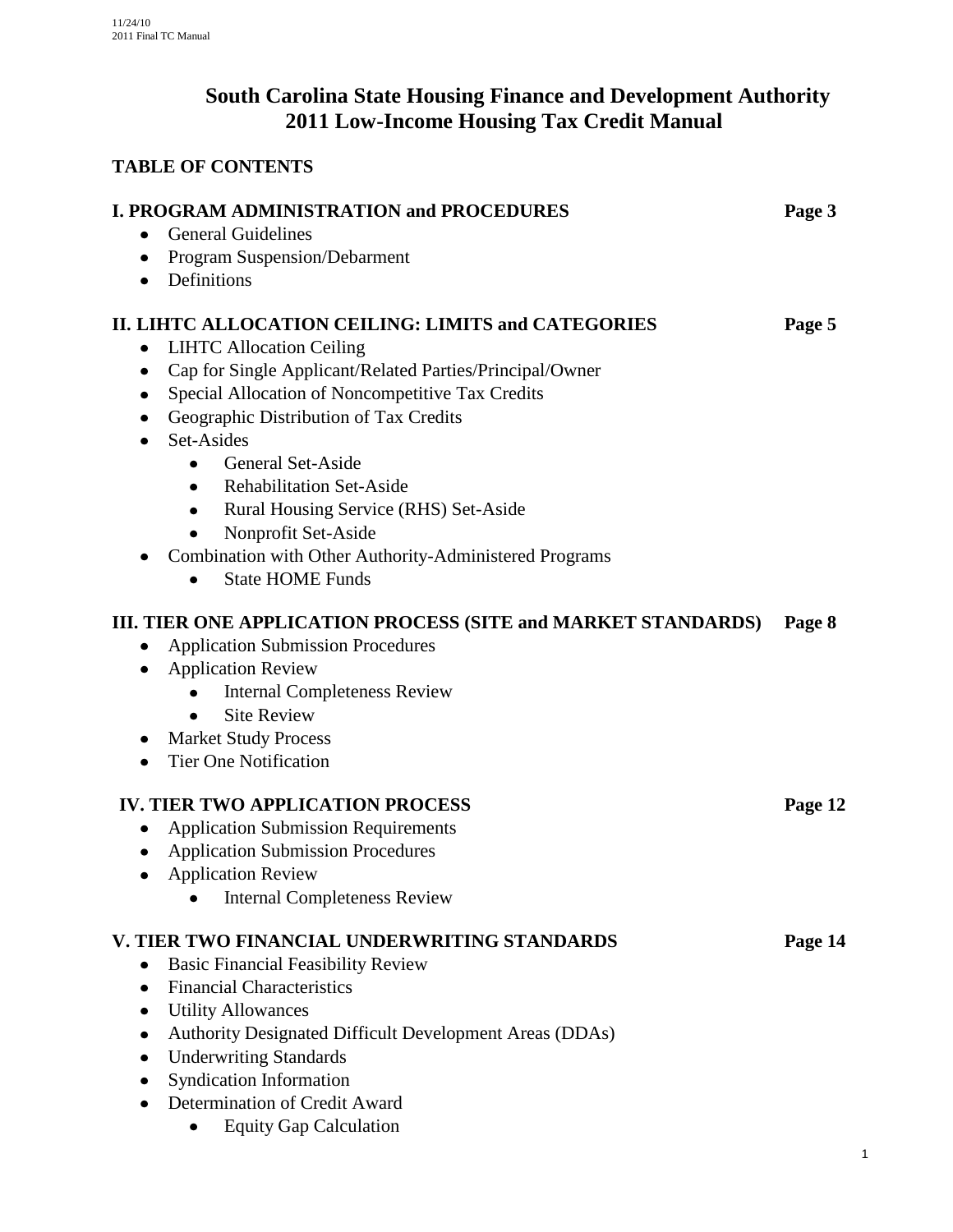Maximum Credit Allowable  $\bullet$ 

| VI. RESERVATION/CARRY-OVER ALLOCATION PROCEDURES<br>Notification of Reservation Award<br><b>Reservation Certificate Conditions</b><br><b>Carryover Allocation Procedure</b><br>Verification of Ten Percent Expenditure                                                                                                                                                                  | Page 20 |  |
|-----------------------------------------------------------------------------------------------------------------------------------------------------------------------------------------------------------------------------------------------------------------------------------------------------------------------------------------------------------------------------------------|---------|--|
| VII. DEVELOPMENT PROGRESS REPORT REQUIREMENTS<br><b>Exhibit L Progress Reports</b><br>Eight (8) Month Progress Report<br>Ten (10) Month Progress Report<br>Twelve (12) Month Progress Report                                                                                                                                                                                            | Page 22 |  |
| VIII. PLACED IN SERVICE ALLOCATION<br>Placed in Service Allocation Requirements<br>Placed in Service Application Submission<br><b>Cost Certification Requirements</b>                                                                                                                                                                                                                   | Page 23 |  |
| IX. COMPLIANCE MONITORING PROCEDURES<br>Record Keeping<br>$\bullet$<br><b>Record Retention</b><br><b>Annual Owners Certification</b><br><b>Document Review</b><br>Frequency of Certification Documents<br>Physical Inspection of LIHTC Development<br><b>Authority Retention of Records</b><br>Notification of Noncompliance<br><b>Cure Period</b><br><b>Compliance Monitoring Fees</b> | Page 25 |  |
| X. DEVELOPMENTS UTILIZING NON-COMPETITIVE TAX CREDITS<br>WITH TAX EXEMPT BOND FINANCING<br>Preliminary Opinion of Eligibility (QAP Requirements)<br>Application for an Allocation of Non-Competitive LIHTCs                                                                                                                                                                             | Page 28 |  |
| <b>ADDENDUMS</b>                                                                                                                                                                                                                                                                                                                                                                        |         |  |

- 2011 LIHTC Program Schedule
- List of Code Numbers for South Carolina Counties
- 2011 Qualified Census Tracts (QCTs) and Difficult Development Areas (DDAs) are posted on the Authority's website at **[www.schousing.com](http://www.schousing.com/)**
- $110^{th}$  Congressional Districts (January 2006 January 2008) are posted on the Authority's website site at **[www.schousing.com](http://www.schousing.com/)**
- 2010 Rent and Income Charts 2011 **Rent and Income Charts will be posted on the Authority's website [\(www.schousing.com\)](http://www.schousing.us/) as soon as possible following publication by HUD. It is the responsibility of the Applicant to obtain the applicable income and rent information to use in completing the application.**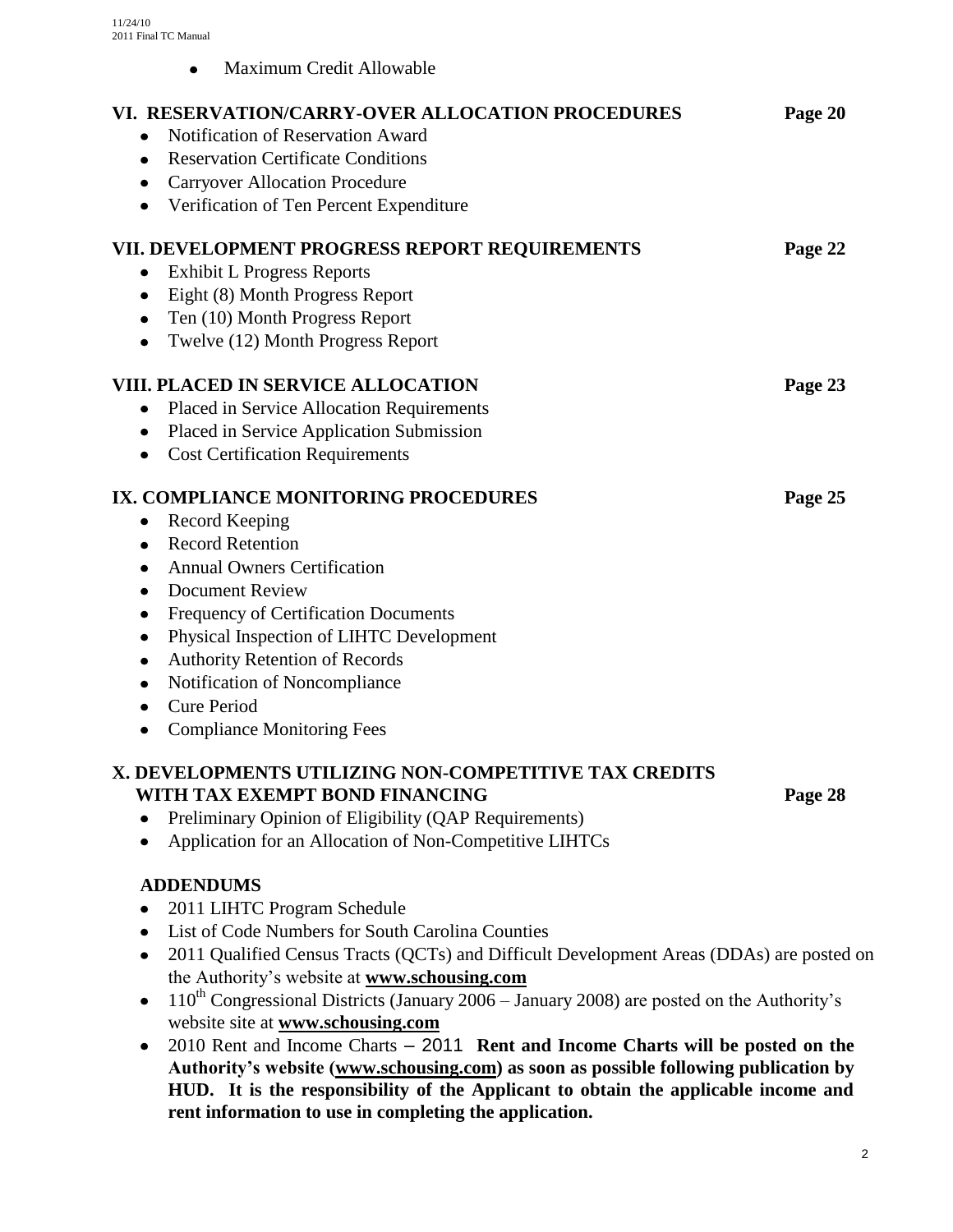# **I. PROGRAM ADMINISTRATION and PROCEDURES**

# **General Guidelines:**

- **1. Fees** Payment of **all** fees must be in the form of a cashier's check made payable to the South Carolina State Housing Finance and Development Authority. All fees are nonrefundable.
- **2. Deadlines** All applications must be submitted by the required due dates as specified in the LIHTC Program Schedule. Additional information requested by the Authority will be due not later than seven (7) business days from the date the information was requested.
- **3. Document Timeliness-** All supporting documentation required for the 2011Tier One and Tier Two Applications must not be dated prior to September 1, 2010. The only exception will be for Site Control Documents and the railroad noise study.

# **4. Material Changes Prohibited**

- **a)** If, upon the submission of the Tier Two Application, the Carryover Allocation Document, the Verification of Ten Percent Expenditure (10% Test) Application or the Placed-in-Service (PIS) Application, it is determined that the development is not substantially the same as the development described in the Tier One Application, the development will not receive an allocation of Low Income Housing Tax Credits (LIHTC). The following changes are deemed to be material and are not permitted:
	- **i.** General or Managing Partners (GP);
	- **ii.** \*Total number of LIHTC units;
	- **iii.** \*Total number of units;
	- **iv.** \*Number of bedrooms and bathrooms per unit mix;
	- **v.** \*Specific tenant population targeted;
	- **vi.** \*Tenant mix (low-income/market rate);
	- **vii.** An increase in net rents from Tier One to Tier Two;
	- **viii.** An increase in the total number of units from Tier One to Tier Two;
	- **ix.** Site; or
	- **x.** Decreases in square footage.
- **b)** \*Changes in total number of LIHTC units (only decreases are allowed), total number of units (only decreases are allowed), number of bedrooms and bathrooms per unit mix, specific tenant population targeted, and/or tenant mix (low-income/market rate) will be allowed between Tier One and Tier Two submittal dates if, and only if, the market analyst contracted by the Authority recommends such changes.
- **c)** Changes in the number of buildings and units contained in each building will be allowed only to comply with changes required by local regulatory codes made after the Tier One submittal deadline. Required changes must be received in writing from the City/County/Regulatory Agency requiring such.

#### **5. Transfers**

- **a)** Neither reservations nor carryovers are transferable without the prior written consent of the Authority. Examples of situations in which such consent may be given include, but are not limited to:
	- **i.** Death;
	- **ii.** Bankruptcy;
	- **iii.** Receivership; or
	- **iv.** Cessation of business operations of a GP;
- **b)** No change in the makeup or identity of a GP in a partnership or its equivalent in a limited liability company is permitted without the prior written consent of the Authority. Without limitation, this prohibition includes indirect transfers through the admission of any "special limited partner(s)" under any scheme that leads to the eventual exit of a GP or its equivalent in a limited liability company;
- **c)** LIHTCs allocated to developments whose ownership is altered in violation of this provision shall be subject to revocation by the Authority.
- **6. Fractional Rounding** Fractional units must be increased to the next whole unit.

# **7. ADA Requirements and Certification**

**a)** The Authority will not offer an allocation to any development unless the Applicant submits, with its Tier Two Application, a certification, signed by an architect or professional engineer licensed to practice in SC, which states that the architect or engineer will review the plans and specifications of the proposed development to ensure that such plans and specifications will comply with the accessibility and other requirements of Section 504 of the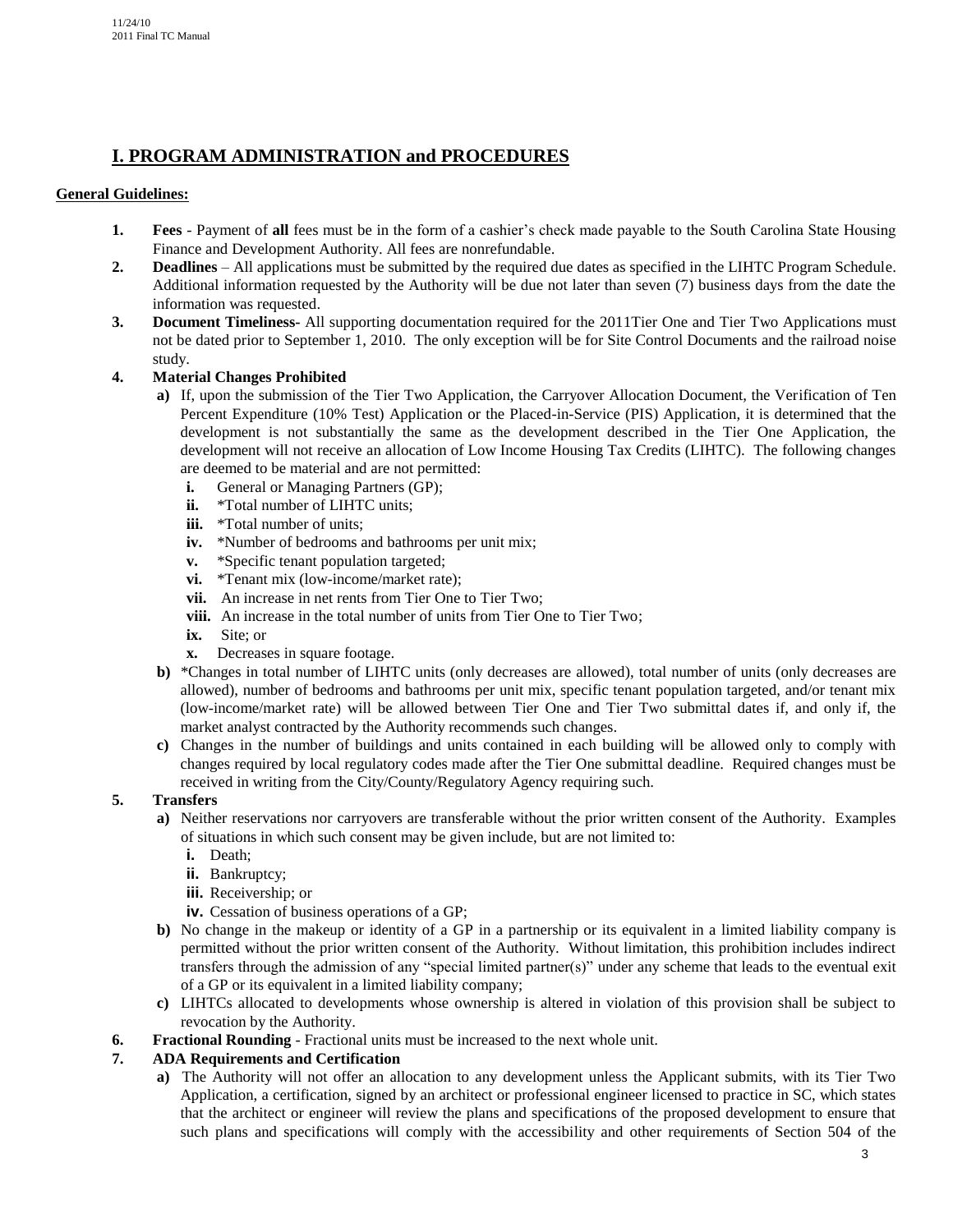Rehabilitation Act, the Fair Housing Amendments to the Civil Rights Act of 1968, the Americans With Disabilities Act, and any other applicable state or federal legislation;

- **b)** As part of its PIS Application, a certification must be included which is signed by an architect or professional engineer licensed to practice in SC which contains a statement that the development has been constructed in accordance with the accessibility and other requirements of Section 504 of the Rehabilitation Act, the Fair Housing Amendments to the Civil Rights Act of 1968, the Americans With Disabilities Act, and any other applicable state or federal legislation, and that the development, as built, complies with the U.S. Department of Housing and Urban Development (HUD) "*Fair Housing Act Design Manual."*
- **8.** By submitting an application to the Authority, the applicant waives, hold harmless, and releases any claim or cause of action against the Authority or its staff related to or arising under the processing or scoring of any application or for the award of any tax credits under this program, and further the applicant covenants not to sue the Authority or its staff related to or arising under the processing or scoring of any application or for the award of any tax credits under this program. The applicant further agrees to indemnify the Authority for any claim or cause of action brought against the Authority related to or arising under the applicant's Tier One or Tier Two application.
- **9.** The applicant acknowledges and understands that the tax credits awarded through this program are not entitlements or rights, but rather are privileges conferred at the sole discretion of the Authority to encourage the development of low income housing for citizens of the State.

#### **Program Suspension/Debarment:**

- **1.** Any of the following actions may result in suspension from participating for funding from any of the Authority administered programs for a period of three (3) years:
	- **a)** Developments that receive a carryover allocation under the program are expected to meet the Ten Percent (10%) Test by the date specified in the carryover document, and to be placed-in-service by the Code deadline. Failure of a development to achieve either of these goals will disqualify the Applicant.
	- **b)** All GPs of a limited partnership and the equivalent in a limited liability corporation that receive a carryover allocation are required to remain in the partnership until the development places-in-service. Exceptions due to death, bankruptcy, or cessation of business operations will be allowed. All other removals whether voluntary or involuntary will result in disqualification for all GPs in a limited partnership and the equivalent in a limited liability corporation. Any person or entity, including Syndicators, that attempts to circumvent this provision will be subject to disqualification.
	- **c)** Failure to provide the Exhibit G certification, or providing a false or inaccurate certification that a development meets the above standards when, in fact, it does not, will result in the disqualification of the developer and the architect. The Authority will also file a complaint against the architect with the S.C. Department of Labor, Licensing and Regulation.
	- **d)** Developments that receive Tax Credit Assistance Program (TCAP) funds or Exchange Program funds are expected to remain in compliance with all rules and regulations imposed by these programs. Failure of a development to remain in compliance will result in all GPs of a limited partnership and the equivalent in a limited liability corporation being suspended.
	- **e)** Applicant(s) may not interfere with a tax credit application, for which it is not an owner or principal, at any public hearing or other official meeting. This type of action could undermine the tax credit program in general and could create on-going consequences that can create a negative connotation of the tax credit program.
- **2.** Any of the following actions will result in the permanent debarment from participating for funding from any of the Authority administered programs:
	- **a)** Any Applicant who provides false or misleading information to the Authority with regard to a development seeking LIHTC will be permanently debarred from further participation in the Authority's programs, in any capacity whatsoever, regardless of when such false or misleading information is discovered. Any reservation or carryover allocation obtained on the basis of such false or misleading information shall be void. Each Applicant shall be given written notice by the Program Director stating the reason for which the sanction of debarment was imposed.
	- **b)** Any partnership formation and/or developer agreement, whether written or otherwise, that attempts to circumvent Authority requirements will result in the permanent debarment of all parties involved from further participation in the Authority programs, regardless of when the violation is discovered.
	- **c)** For nonprofit sponsored developments, if the requirement for continuous and ongoing material participation is breached, the nonprofit and all of its officers and directors shall be permanently debarred from future participation. In the event that the requirement for continuous and ongoing control over the development is breached, such breach will be reported to the IRS as noncompliance, and the nonprofit and all of its officers and directors shall be permanently debarred.
- **3.** Member(s) of the development team or person(s) on behalf of a development team member(s) contacting Board members from the Tier One application submission date through the date of the award of the tax credits regarding (i) the scoring or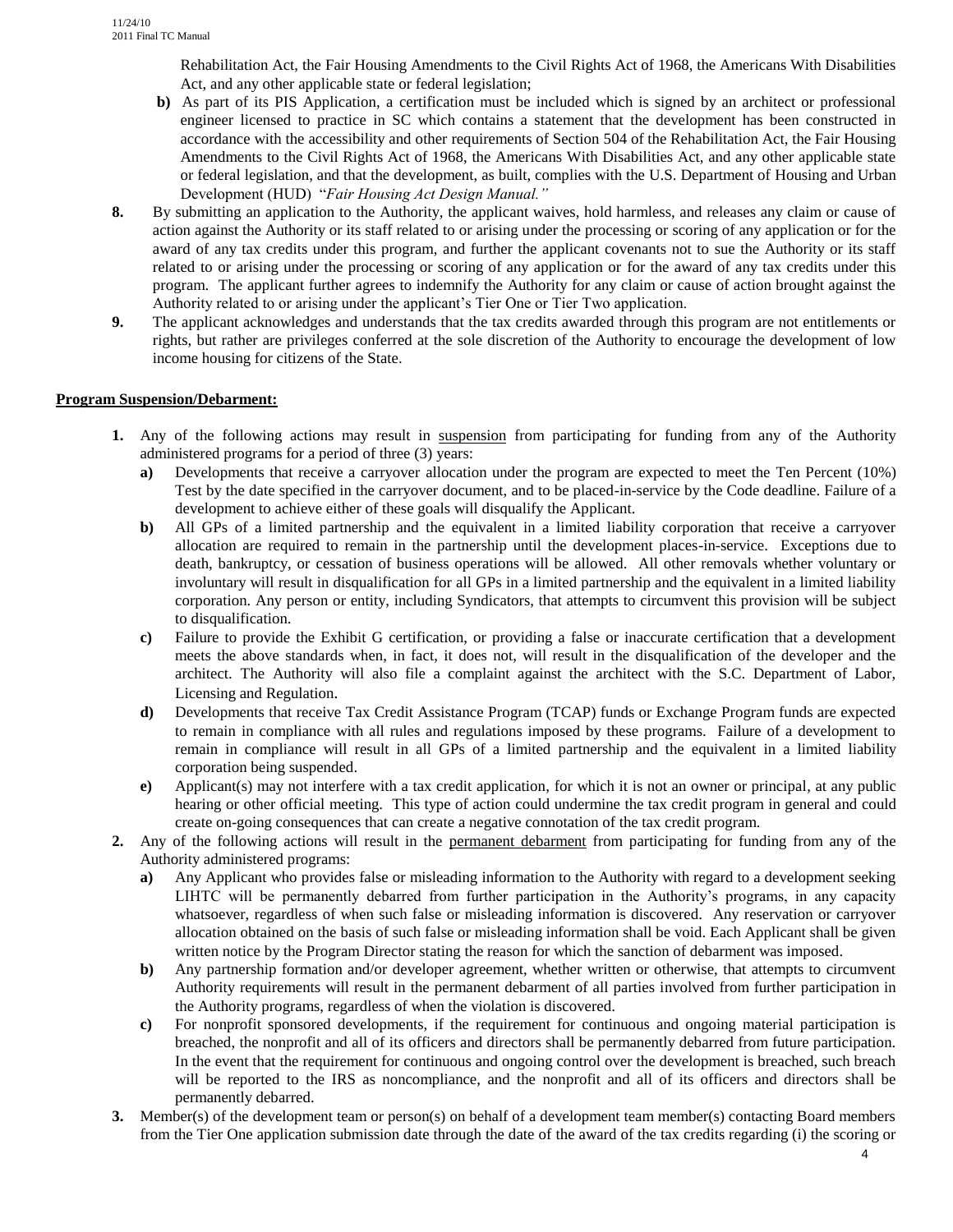evaluation of Tier One or Tier Two application, (ii) interpretations of the QAP, this Manual, or the implementation of the LIHTC program, or (iii) the award of tax credits will be suspended from the tax credit program until the next competitive funding cycle. In addition, all application(s) associated with any such member(s) of the development team will be disqualified from funding consideration.

**4.** The Authority, in its sole discretion, may determine other acts to be infractions of the program that require suspension or debarment. Suspensions or debarments based on such acts not defined shall be conducted as outlined in the South Carolina State Housing Finance and Development Authority's Debarment and Program Suspension Policy.

# **Definitions:**

- **1. Applicant** includes each person, corporation, developer, partnership, joint venture, association, or other entity that has an ownership interest in the development for which the LIHTC application is submitted.
- **2. Developer** any individual or entity responsible for initiating and controlling the development process and ensuring that a material portion of the development process is accomplished.
- **3. Material Participation**  the regular, continuous and substantial involvement in the operation of the development throughout the compliance period, as defined by the Code.
- **4. Participants** the Applicant, owner, developer, property management entity, consultants, Syndicators, etc., proposed to be involved with the development for which an application is submitted.
- **5. Principal** any Applicant, owner, developer, guarantor, financial guarantor, or any other person, corporation, partnership, joint venture, or other entity, including any affiliate thereof, or any other person, firm, corporation, or entity of any kind whatsoever that either directly or indirectly receives a portion of the development fee (whether or not deferred) for development services and/or receives any compensation with respect to such development.
- **6. Related Parties** Notwithstanding anything to the contrary contained herein, the Authority will not reserve credits in an amount in excess of \$1.7 million to any GP or Principal(s) of such GP, directly or indirectly. Applicants will be deemed to be related if any Principal of an Applicant is also a Principal in any other Applicant.

An **"Identity of Interest"** is considered to exist if any of the following conditions exist:

- When there is any financial interest of the Applicant, Principal, owner and any other member of the development team;
- When one or more of the officers, directors, stockholders, members, or partners of the Applicant, Principal, or owner is also an officer, director, stockholder, member, or partner of any other member of the development team;
- When any officer, director, stockholder, member or partner of the Applicant, Principal, or owner has any  $\bullet$ financial interest whatsoever in any other member of the development team;
- When any other member of the development team advances any funds to the Applicant, Principal, or owner;  $\bullet$
- When any other member of the development team provides and pays, on behalf of the Applicant, Principal, or owner, the cost of any architectural services or engineering services other than those of a surveyor, general superintendent, or engineer employed by any other member of the development team in connection with its obligations under its contract with the Applicant, Principal, or owner;
- When any other member of the development team takes stock or any interest in the Applicant, Principal, or  $\bullet$ owner entity as part of the consideration to be paid him/her;
- When any relationship exists which would give the Applicant, Principal, or owner or any other member of the  $\bullet$ development team control or influence over the price of the contract or the price paid to any other member of the development team or to a subcontractor, material supplier or lessor of equipment;
- $\bullet$ When there exist (or come into being) any side deals, agreements, contracts, or undertakings entered into or contemplated, thereby altering, amending, or canceling any of the required application or closing (should there be a closing) documents.

# **II. LIHTC ALLOCATION CEILING: LIMITS and CATEGORIES**

# **LIHTC Allocation Ceiling:**

The amount of LIHTC available in SC in each calendar year reflects the sum of the amounts allowed under IRC Section  $42(h)(3)(C)$ . This amount may be increased by returned tax credits from prior years, tax credits allocated from the National Pool or by new legislation increasing the amount of LIHTC distributed to each state. The Authority reserves the right to withhold such credits from allocation as it deems advisable.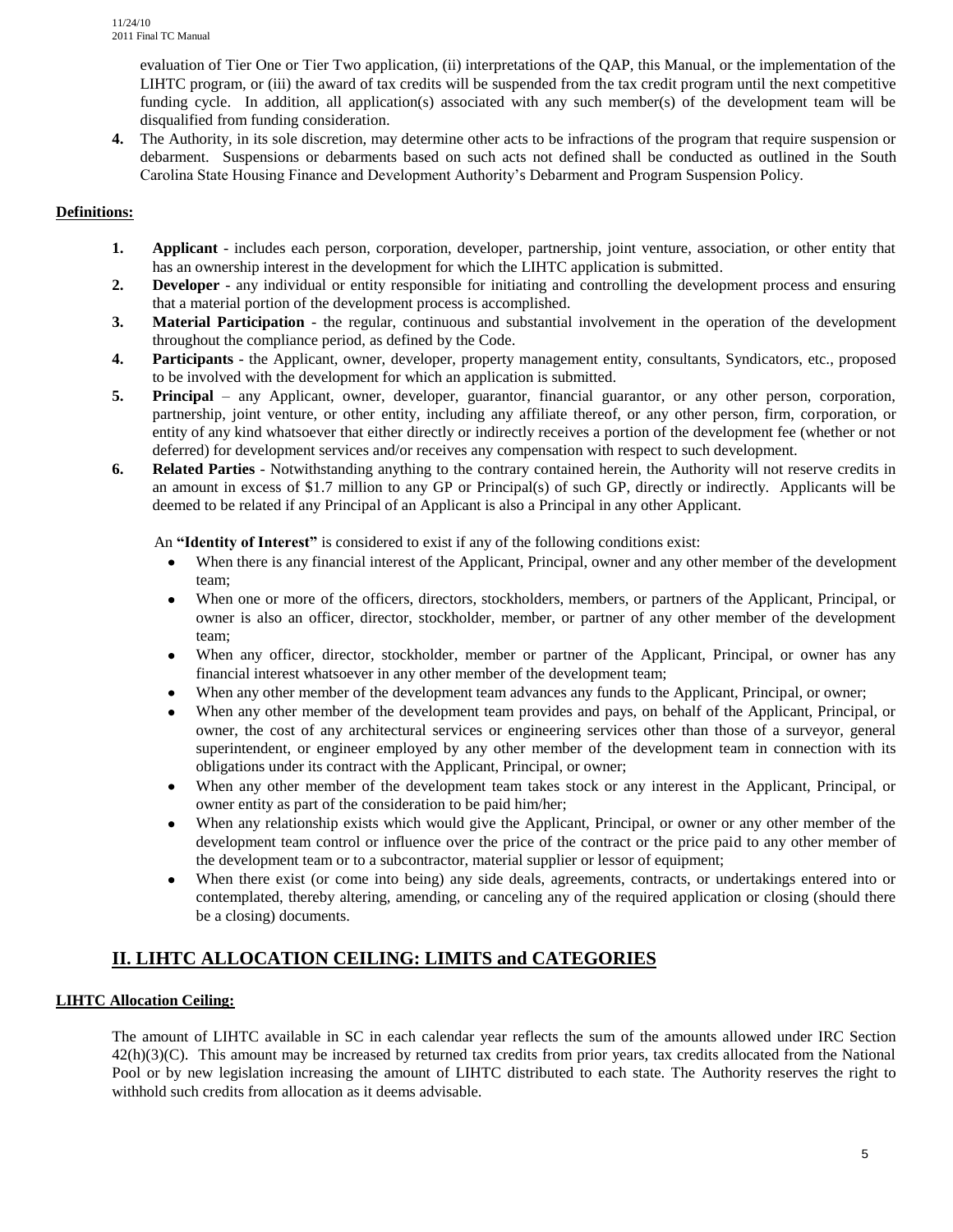**Return of Credits and Returned Credit Allocation Procedures** - Allocations of credit may be returned only in accordance with applicable U.S. Treasury Regulations on a date agreed upon by the Authority and the Applicant. Amounts that are not accepted or are returned will be made available as follows:

- **a**) Amounts awarded in the competition and returned prior to December 1<sup>st</sup> may be offered to qualified developments submitted in the annual tax credit funding cycle that are capable of meeting carryover requirements. Reservations of returned amounts will be offered to developments in the order in which they appear on the waiting list if the amount offered is at least ninety percent (90%) of the credit amount for which the development is qualified. If no development can be funded to at least ninety percent (90%) of its qualified amount, such amounts shall be carried forward to the following tax credit year. LIHTC developments receiving a reservation of credits prior to December 1<sup>st</sup> will be required to meet all carryover qualifications.
- **b**) Any amounts returned after December 1<sup>st</sup> will be carried forward into the next tax credit year.

### **Cap for Single Applicant/ Related Parties/ Principal/ Owner:**

- **1.** The Authority will not allocate more than \$1.7 million in LIHTCs to a Principal involved with multiple developments (see "Definitions" on page 5).
- **2.** The maximum tax credit awarded per project will not exceed \$850,000.
- **3.** In the event a Principal exceeds the limitation, the tax credit award to that Principal's development with the lowest point score will be reduced so that the limitation is not exceeded. That development will be awarded a reservation only if the LIHTC amount, as calculated by the Authority, is at least ninety percent (90%) of the unreduced amount that the development would have otherwise received.
- **4.** Regardless of the percentage of participation a Principal has in the development, one hundred percent (100%) of the development's LIHTC reservation will count toward the limitation per Principal.
- **5.** A Principal may not be associated with or submit more than three (3) applications/developments.
- **6.** A Principal may not be awarded more than two (2) developments. This limitation promotes a fair and objective administration of the tax credit program by ensuring that no single applicant can receive an excessive share of credits.

# **Special Allocation of Noncompetitive Tax Credits:**

In its sole and absolute discretion, and where warranted by extenuating circumstances, the Authority reserves the right to allocate additional credits to previously awarded developments.

Any additional credits from the 2011 credit ceiling supplementing awards from prior years will not count against the 2011 cap limits for single applicant, related parties, principal or owner.

#### **Geographic Distribution of Tax Credits:**

In order to ensure that tax credits are geographically distributed to all areas of the State, the Authority will limit tax credit awards based on South Carolina's six (6) Congressional Districts. The Authority will award no more than five (5) developments per District. A maximum of three (3) new construction and two (2) rehabilitation developments can be funded in a District. The Authority will award no more than three (3) tax credit awards, of any type, per county within the Congressional District.

#### **Set-Asides:**

The Authority has four (4) set-asides in which applicants may compete for credits: General, Rehabilitation, Rural Housing Service (RHS), and Nonprofit Set-Asides. Applicants can only participate in the set-aside chosen at the Tier One application submission. If no set-aside election is made, the applicant will be deemed to be competing in the General Set-Aside. Excess funds in the Rehabilitation, Nonprofit or RHS Set-Asides will roll up to the General Set-Aside. After awards have been made in the General Set-Aside, any excess funds will be allocated to the development, irrespective of the development's pool, having the highest funding percentage. The maximum funding percentage is determined by dividing the amount of credit remaining in that pool by the amount of credit calculated by the Authority for a development that is partially funded. These excess funds will be allocated if they increase the development's funding percentage to at least ninety percent (90%). A development can compete for funding consideration only in the set-aside in which it applies.

HOME funds will be provided to the set-asides as follows: General- \$4,550,000; Rehabilitation- \$780,000; RHS- \$390,000 and Nonprofit- \$780,000. HOME funds will be awarded in descending point score order by set-aside until the HOME funds are exhausted. A development will be awarded HOME funds only if the HOME amount, as calculated by the Authority, is at least ninety percent (90%) of the unreduced amount that the development would have otherwise received. If there are HOME funds remaining unused in a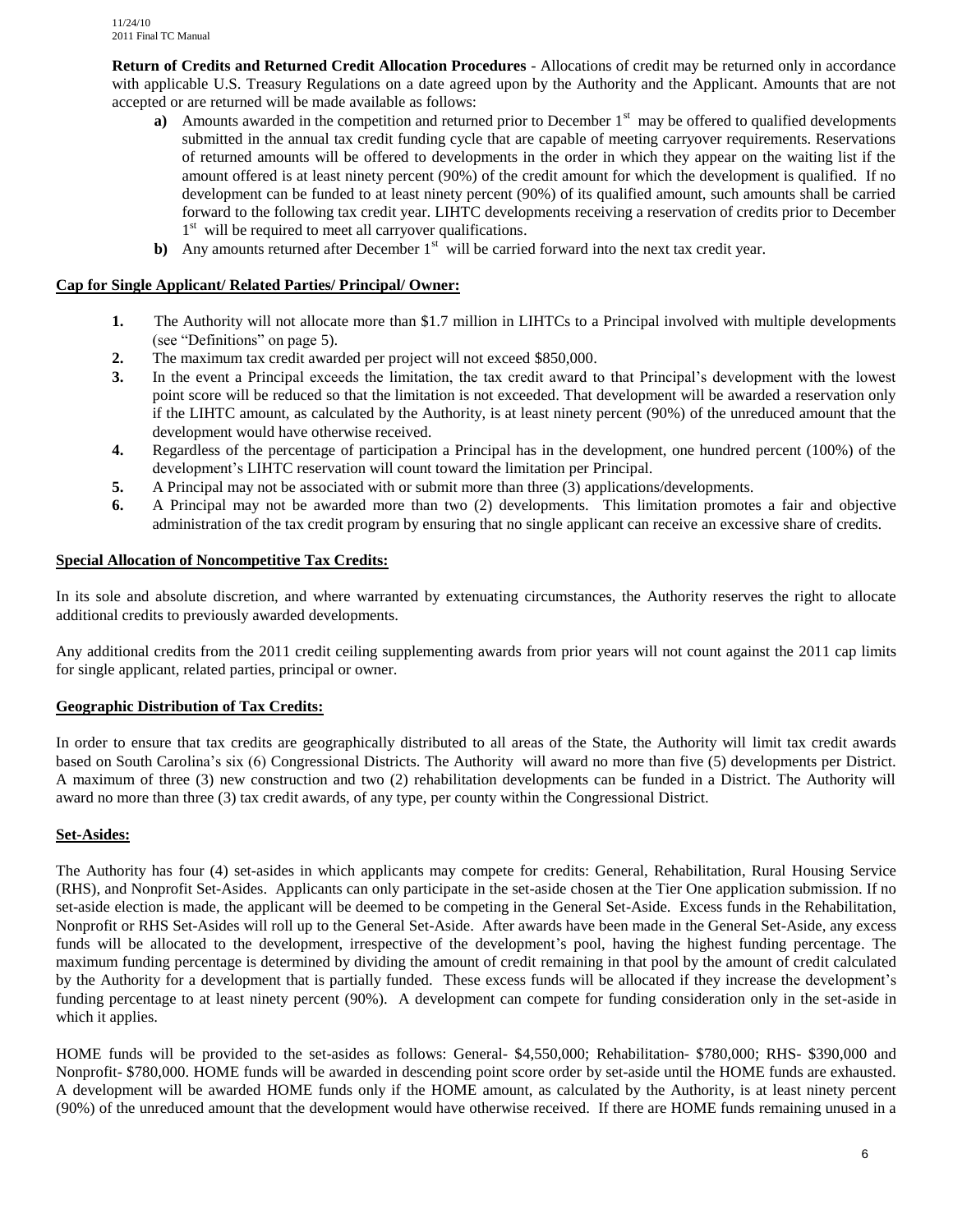set-aside, the unused funds will roll to the General Set-Aside. The Authority reserves the right to reduce HOME funds requested based on underwriting analysis.

# **1. General Set-Aside:**

To compete in this set-aside, the Applicant must be qualified to do business in the State of South Carolina, as evidenced by having a status of "Good Standing" with the South Carolina Secretary of State's Office. Developments eligible to participate in this set-aside can be new construction, rehabilitation, or adaptive reuse.

# **2. Rehabilitation Set-Aside:**

- **a)** Up to \$1,200,000 of the state LIHTC ceiling is reserved for developments participating in the Rehabilitation Set-Aside.
- **b)** This set-aside is for one hundred percent (100%) rehabilitation developments only. Adaptive Reuse will not be allowed in this set-aside.
- **c)** Rehabilitation developments having a current vacancy rate of 30% or greater will not be allowed to participate in the Rehabilitation Set-Aside. These developments must compete in the General Set-Aside.

# **3. Rural Housing Service (RHS) Set-Aside:**

- **a)** Up to \$700,000 of the state LIHTC ceiling is reserved for the exclusive use of eligible RHS developments;
- **b)** In order to compete within the RHS Set-Aside:
	- **i.** The development must have been selected for RHS 514, 515, or 516 funding as evidenced by a letter from the RHS State Multifamily Housing Director.
	- **ii.** The applicant must be qualified to do business in the State of South Carolina, as evidenced by having a status of "Good Standing" with the South Carolina Secretary of State's Office.

# **4. Nonprofit Set-Aside:**

- **a)** As per Section 42 of the Code, a minimum of ten percent (10%) of the state LIHTC ceiling is reserved for the exclusive use of eligible nonprofit organizations. The Authority will reserve up to \$1,200,000 of the state LIHTC ceiling for use in the Nonprofit Set-Aside. Credits awarded to eligible nonprofit organizations from the designated set-aside will count toward meeting the minimum ten percent (10%) state ceiling. Should the Authority not award the minimum ten percent (10%) state ceiling then those credits will be carried forward to the next funding cycle.
- **b)** Eligible nonprofit organizations must meet the following criteria:
	- **i.** The nonprofit organization(s) must be a tax-exempt organization under Section  $501(c)(3)$  or  $501(c)(4)$  of the Code. A tax-exempt organization is defined as:
		- **1.** An entity that has full-time staff whose responsibilities include the development of housing.
		- **2.** An entity qualified to do business in the State of South Carolina, as evidenced by having a status of "Good Standing" with the South Carolina Secretary of State's Office.
	- **ii.** The nonprofit organization(s) must have among its exempt purposes the development of low-income housing;
	- **iii.** The nonprofit organization(s) must also meet the requirements for material participation contained in Section 469 of the Code:
		- **1.** Each nonprofit must submit a narrative statement, certified by a resolution of the nonprofit's Board of Directors, describing the nonprofit's plan for material participation during the development and compliance period;
		- **2.** The Authority will review the narrative statement to determine whether the participation of the nonprofit in the ongoing operation of the development will be deemed material. Such determination shall be made in the sole discretion of the Authority;
		- **3.** For participation to be deemed material, it must be continuous and ongoing throughout the compliance period;
		- **4.** In the event that the requirement for continuous and ongoing material participation is breached, such breach will be reported to the IRS as noncompliance and the nonprofit and all of its officers and directors shall be permanently debarred;
	- **iv.** If the ownership entity of the development is a limited partnership, the nonprofit organization or the wholly owned single-asset entity subsidiary must own (directly or through the partnership) at least 51% interest in the general partner of the partnership entity in accordance with current laws and IRS regulations throughout the development's compliance period. If the ownership entity of the development is a limited liability company, the nonprofit organization or the wholly owned single-asset entity subsidiary must be the managing member (having similar powers to a GP in a limited partnership) throughout the development's compliance period.
	- **v.** The nonprofit GP of the limited partnership or its equivalent in a limited liability company may be an association or alliance of eligible nonprofit organization(s) and a for profit organization(s).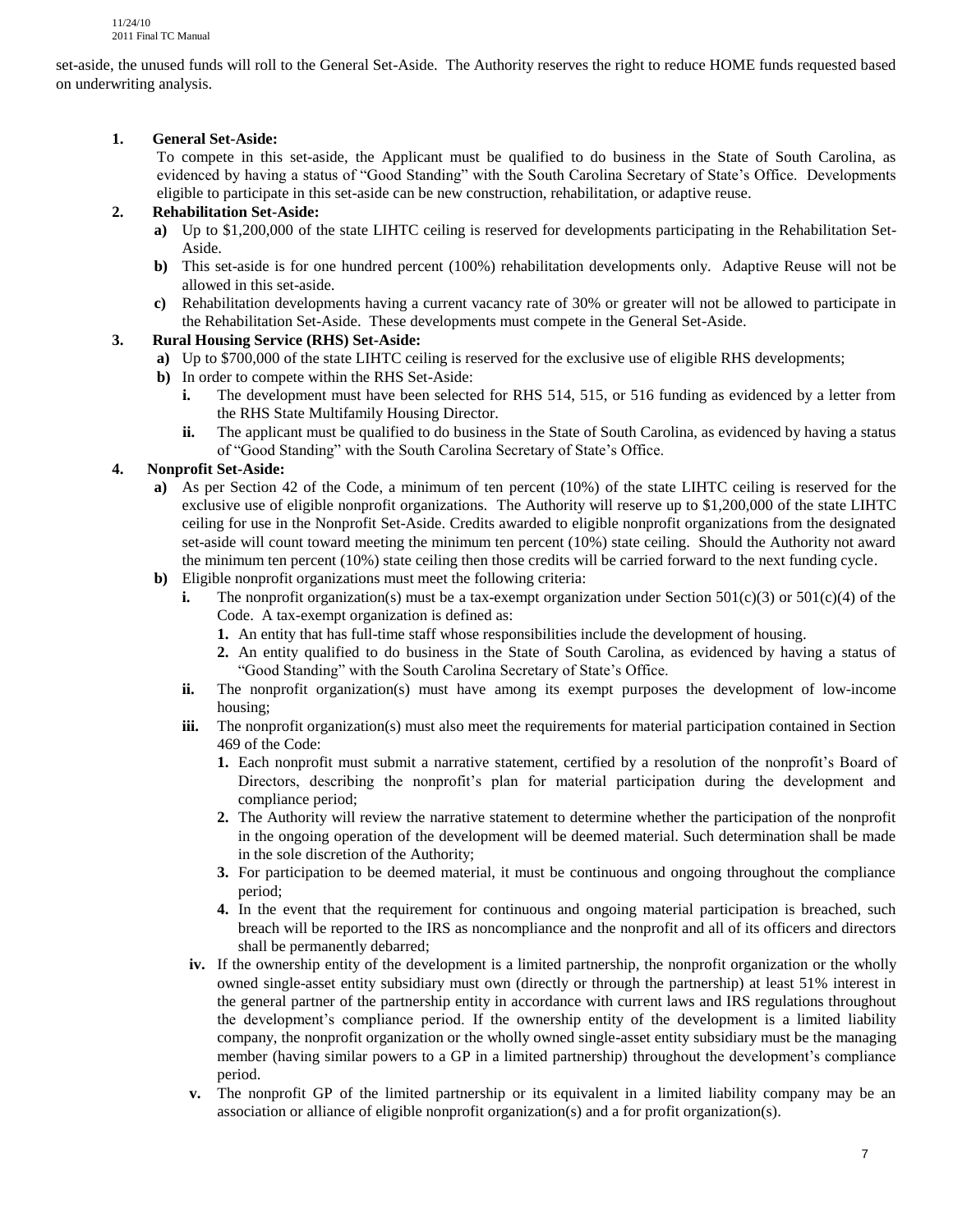- **vi.** Fees paid to third party development consultants, evidenced by the cost certification, must not exceed \$35,000. The consultant fee must be for legitimate and necessary consulting services;
- **vii.** Only the nonprofit organization(s) that is the GP, or the functional equivalent(s) in an LLC, shall be permitted to exercise substantial and ongoing continuous control over the application submission process and over the subsequently produced development. All functions and responsibilities normally performed or undertaken by a GP must be performed by the nonprofit GP. No LP or other investor shall be permitted to exercise control, either directly or indirectly, over the nonprofit GP or to participate in matters relating to the ownership or operation of the development beyond the degree of participation that is usual and customary for an LP.

#### **Combination with Other Authority-Administered Programs:**

#### **Applicants may apply for HOME funds only when applying for tax credits. HOME funds may be requested ONLY at the tax credit Tier One application submission.**

#### **State HOME Funds**

- **a)** State HOME funds of approximately \$6.5 million will be available in the LIHTC competition;
- **b)** The maximum state HOME award any one (1) development can request is \$800,000. These awards will be available as deferred loans with a one half percent (1/2%) interest rate and a term and amortization period of no longer than thirty (30) years. Both principal and interest will be deferred for thirty (30) years;
- **c)** State HOME funds are a permanent financing source and therefore may not be used during the course of project construction. HOME funds may only be requested once the following criteria has been met:
	- i. The project is 100% complete and a certificate of occupancy has been issued by the local City/County officials; and
	- ii. The HOME final inspection has been requested, completed and approved; and
	- iii. The HOME loan has closed and, at a minimum, a copy of the recorded or clock marked date stamped HOME Mortgage has been provided.
- **d)** State HOME funds can be applied for and combined with LIHTC proposals only in conjunction with the LIHTC competition. If a HOME award has previously been awarded for the proposed LIHTC development and has not been closed out then the development is not eligible for LIHTC funding. Previously awarded HOME developments that have been closed out can apply only if written approval is given by state HOME Program Manager and if the development meets the 10-year rule criteria as outlined in Section 42 of the Code;
- **e)** State HOME funds may be awarded to any LIHTC development if, and only if, at least twenty percent (20%) of the development's total units are rent and income restricted and HOME restricted, based on the fifty percent (50%) Area Median Income. The maximum HOME subsidy per unit cannot exceed the per unit HUD 221(d) limits by bedroom size;
- **f)** Only one state HOME award will be allocated per development;
- **g)** LIHTC will not be allocated to any development that applies for state HOME funds but does not receive a state HOME award; and
- **h)** The Applicant must provide at the Tier One Application submission a Phase I Environmental Site Assessment Report prepared by a third party independent licensed environmental professional and addressed to the SC State Housing Finance & Development Authority. For developments with existing buildings, a report must also be included that contains the results from lead-based paint testing. The Phase I ESA must be prepared in accordance with the American Society for Testing and Materials Practice Standards E-1527-05, or as may be amended. If the Phase I indicates that there are environmental issues at the site which will require a Phase II ESA then the applicant must submit not only a Phase I ESA but also a Phase II ESA with the Tier One Application submission. The report must be accompanied by a certification from the Applicant stating that any issues raised in the environmental report(s) have been reviewed. HOME funds will not be awarded to developments which require mitigation for hazardous materials, other than lead-based paint and/or asbestos, found on, within, or adjacent to the proposed site.
- **i)** For the purposes of this section, Applicant(s) means any person associated with the 2011 LIHTC Application and any prior HOME awards. In order to receive a reservation of LIHTC in conjunction with state HOME funds, each of the following provisions are applicable and must be met by the applicant by the Tier II application date:
	- **i.** All 2008 and previous state HOME awards must be officially closed out; and
	- **ii.** All 2009 HOME awards must have a minimum of seventy-five percent (75%) of the funds drawn or seventy-five percent (75%) of the development completed; and
	- **iii.** The percentage complete date for previous HOME awards must be met by February 18, 2011. Written confirmation regarding HOME award percentage completion must be provided with the Tier One application submission from the state HOME Program Manager.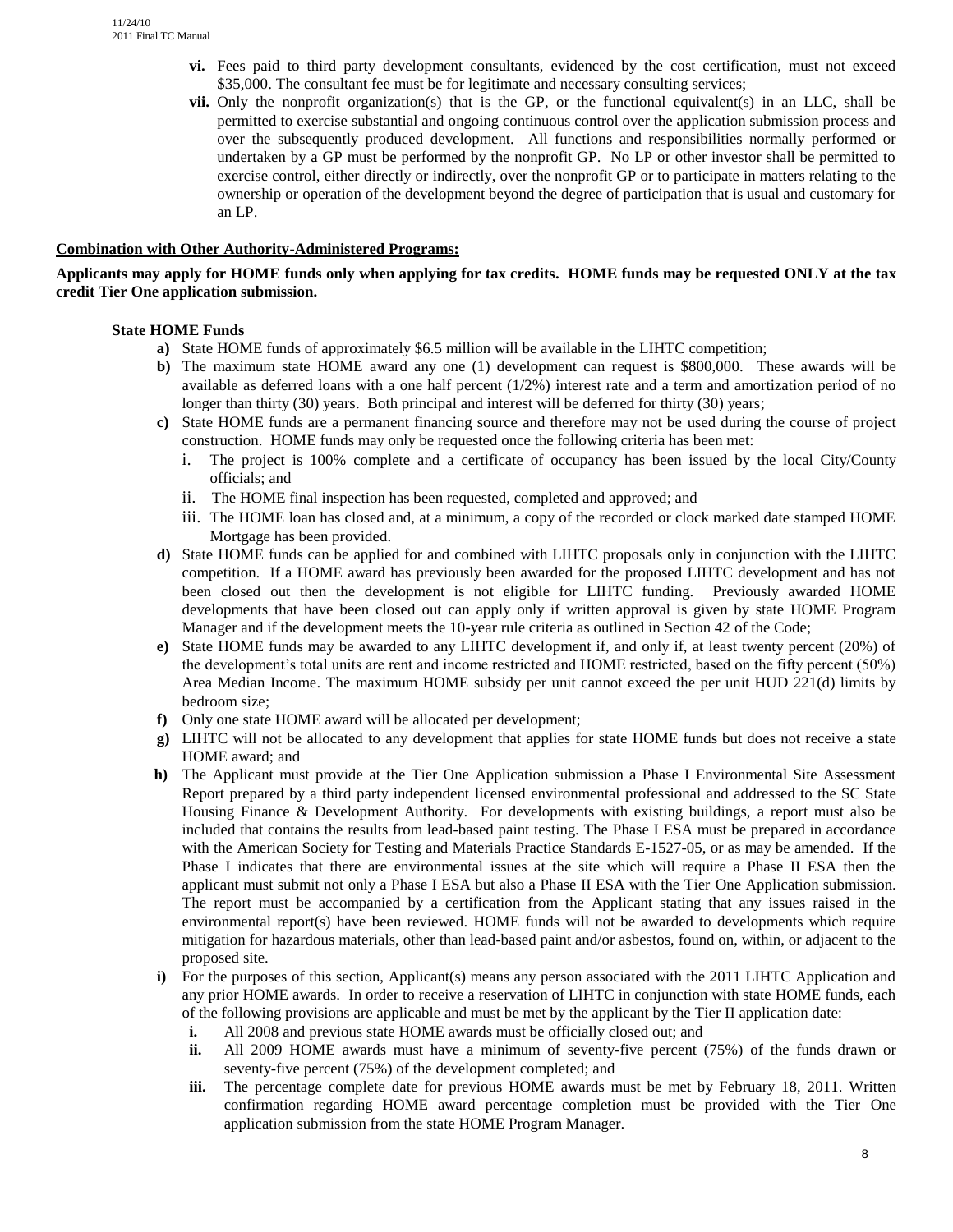# **III. TIER ONE APPLICATION PROCESS (SITE and MARKET STANDARDS)**

### **Application Submission Procedures:**

**It is required that the Tier One application submission be organized using the Tabs corresponding to Exhibit A- Tier One Application Checklist. All documents listed on the Tier One Checklist, if applicable, are to be submitted.** 

- **1. Completed Tier One Application** All pages of the Tier One Application must be completed and the application certification page executed by the Applicant and notary public. All required signatures must be originals. Faxes will not be accepted. The Authority reserves the right to determine whether any omission in the Tier One Application or required documentation is material or non-material for purposes of the satisfaction of the criteria. Each Applicant must submit an original in a three ring binder **and** two (2) stapled and/or binder clipped copies of the entire Tier One Application package, including all attachments. In addition, the Tier One application and all attachments, exhibits, certifications, opinions, etc. must also be submitted on a Flash Drive or CD in PDF format
- **2. Tier One Fee** A **\$1,000** fee is due at the time of the Tier One Application submittal.
- **3. Market Study Fee** A market study fee of **\$4,500** is due at the time of the Tier One Application submittal. This fee and the Tier One Application fee may be submitted as a single check.
- **4. Certification for Development Rejection Form** The Applicant consents to the Authority's review of its application to determine whether or not it meets requirements, and agrees that a determination made that an application fails to meet requirements is final and is not subject to further appeal (**Form 1**).
- **5. Rent Roll-** A certified rent roll for all rehabilitation developments must be submitted at the Tier One Application submittal.
- **6. Utility Allowance-** The applicable utility allowance must be submitted at the Tier One Application submittal.
- **7. Development Narrative** The Authority requires a description of:
	- **a)** The current use of the site;
	- **b)** All development and unit amenities;
	- **c)** Older person amenities, if applicable;
	- **d)** Number of units to receive project based rental assistance and the type of assistance;
	- **e)** Utilities to be used and if tenant or owner will be responsible;
	- **f)** Proposed supportive services, if applicable;
	- **g)** Furnishings, if applicable; and
	- **h)** Identity and proximity of services, including transportation, available to the proposed site and appropriate to its tenant population. Each application must include:
		- **1.** A map identifying the development site and the location of services;
		- **2.** Written directions from the site to each service;
		- **3.** The services must be identified by name on the map and in the written directions;
		- **4.** Mileage must be provided from the site to the identified service. Distance should be measured using a computer based mapping system such as Google Maps, Streets and Trips, Map Quest, or other similar distance calculating systems. All directions must be printed from the mapping system and included in the application for points to be awarded. Distances are subject to Authority verification.
- **8. Site Control Documents** At the time of the Tier One Application submittal, the Applicant must have site control. The Applicant must show evidence of site control by having one of the following executed documents:
	- **a)** The Applicant holds title to the site on which the development will be constructed by a properly executed and recorded deed; or
	- **b)** The Applicant has an executed purchase option (the Authority will not accept options on other options) with date certain performance; or
	- **c)** The Applicant has an executed purchase contract with date certain performance; or
	- **d**) The Applicant has an executed ninety-nine (99) year land lease or option on a long-term lease.
	- **e)** With the exception of **a)** above, the Applicant must also submit a copy of the current deed recorded for the site in order to verify the seller.
	- **f)** For all developments requesting HOME funds at the Tier One application submission the following language **must be** included in any purchase option, purchase contract, or long term lease or included as an addendum attached to one of these documents and dated on or before February 26, 2010, "Notwithstanding any provision of this Agreement, if U.S. Department of Housing and Urban Development (HUD) funds are used, including, but not limited to HOME funds, the parties agree and acknowledge that this Agreement does not constitute a commitment of funds or site approval, and that such commitment of funds or approval may occur only upon satisfactory completion of an environmental review and receipt of a release of funds notice from the U.S. Dept of HUD under 24 CFR Part 58. The parties further agree that the provision of any federal funds to the project is conditioned on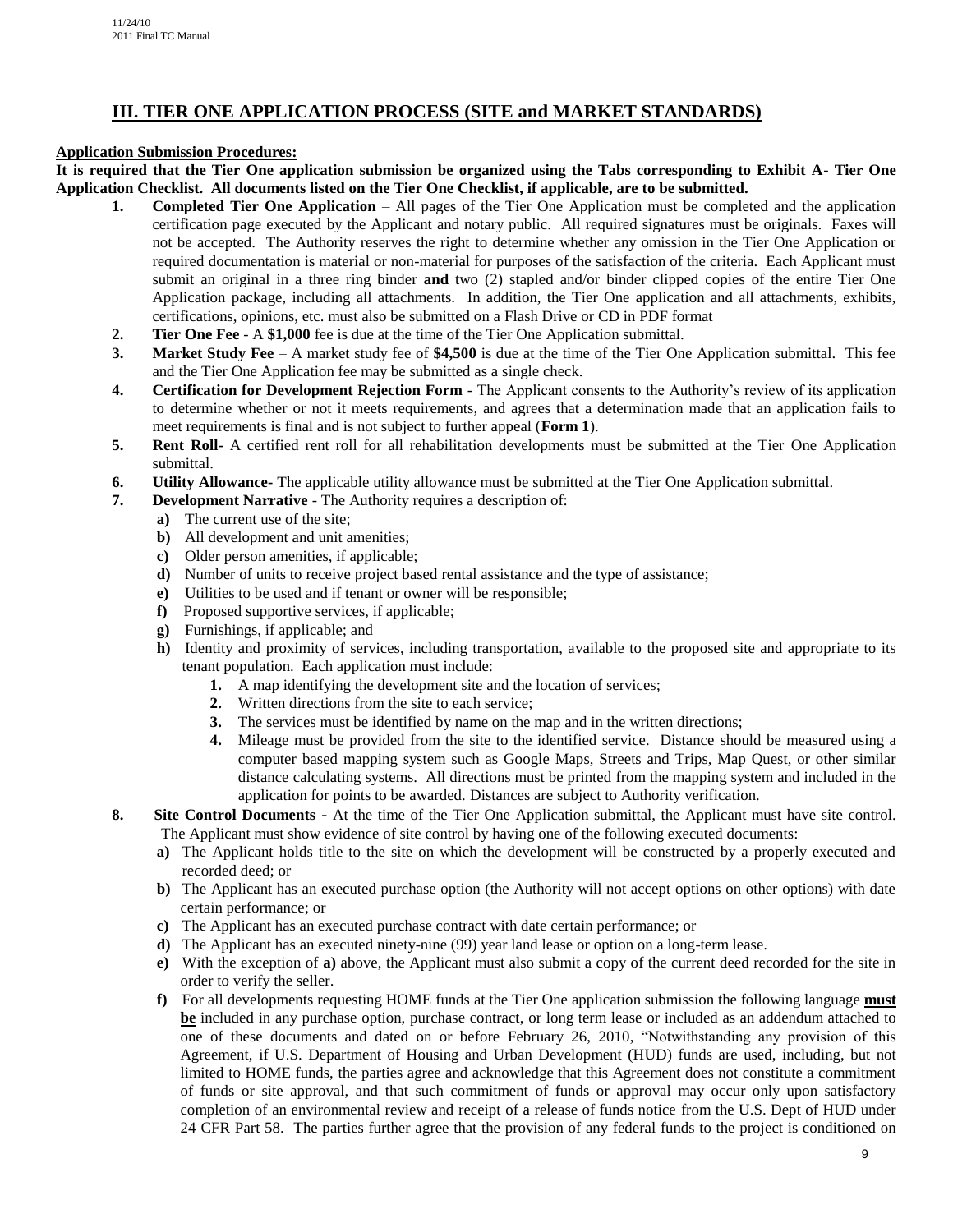the determination to proceed with, modify or cancel the project based on the results of a subsequent environmental review. If no HUD funds are utilized in regard to this property, this provision shall be considered null and void."

- **9. Site Suitability Determination and General Site Information** The Applicant must provide:
	- **a) Labeled color photographs** (or color copies) of the proposed development site and all adjacent properties;
	- **b)** A **map clearly identifying the exact location** of the development site. The site must be marked with survey tape and/or some other identifying material. All corners of the property's boundaries must be marked and the site entrance noted in some distinctive way. In addition, a sign or number marker that clearly identifies the proposed site must be placed on the site and a photograph of the sign or number marker included with the color photographs submitted as part of the application;
	- **c)** A **map with directions** to the development site from 300-C Outlet Point Blvd., Columbia, SC, 29210;
	- **d)** A **site plan/ schematic site plan** that shows how the development is to be built. The plan must show the site boundaries and setbacks, indicate the placement of buildings on the site, parking areas, sidewalks, planned landscaping, amenities (i.e. gazebo/picnic/playground areas), easements for power lines/sewer and water lines/ cable and phone lines/etc, utility locations for water/ sewer/ gas/ electric/ phone and cable, trash dumpsters, buffers, retaining walls, etc.;
	- **e) Preliminary Development Plans** Plans must include the front, rear and side elevations of the buildings as well as detailed unit floor plans for each bedroom size. Plans must include square footages of each room in the unit as well as the total square footage of the unit itself. Acquisition with rehabilitation development must provide preliminary plans showing all proposed changes to existing buildings, parking areas, utilities, etc.;
	- **f)** A **Schematic Site Plan/Topography Map Overlay.** A map using the criteria from item (d) above must be provided. The map must clearly identify the site contour lines at twenty (20) foot intervals or less. A bar graph indicating the scale for distance must also be included on the map.
	- **g)** The most current **Aerial Photograph,** preferably a Google Earth map, with the location of the site clearly marked. The site location must be in the center of the aerial photograph. The map must show a  $\frac{1}{2}$  mile radius beyond the development site.
	- **h) Water and Sewer Letter** Written verification by City/County official or the utility service provider indicating that the water and sewer utility tie-ins are accessible and within the specified 350 feet or 351- 500 feet of the proposed site, if claiming points.
	- **i) A Congressional District Verification Letter** must be provided from either the SC Election Commission or another state or local agency able to verify congressional districts.

NOTE: All required plans and maps must be no larger than  $11x17$ , utilize a scale in which one inch (1") equals one hundred feet (100<sup>o</sup>) or less, and fit, neatly folded if necessary, in a 3-ring binder.

- **10. Phase I Environmental Assessment Report**  The Applicant must provide at the Tier One Application submission a Phase I Environmental Site Assessment Report prepared by a third party independent licensed environmental professional and addressed to the SC State Housing Finance & Development Authority. For developments with existing buildings, a report must also be included that contains the results from lead-based paint testing. The Phase I ESA must be prepared in accordance with the American Society for Testing and Materials Practice Standards E-1527- 05, or as may be amended. If the Phase I indicates that there are environmental issues at the site which will require a Phase II ESA then the applicant must submit not only a Phase I ESA but also a Phase II ESA with the Tier One Application submission. The report must be accompanied by a certification from the Applicant stating that any issues raised in the environmental report(s) have been reviewed. HOME funds will not be awarded to developments which require mitigation for hazardous materials found on, within, or adjacent to the proposed site.
- **11. Community Revitalization Development Plan (CRDP)** (Needed for Tie Breaker Criteria Only) Applicants must provide written verification from the City/County official that the proposed site is located within a designated community revitalization development area. Verification from the City/County official must indicate the date the CRDP was adopted. In addition, the Applicant must provide evidence (i.e., photographs and site addresses) that the proposed development is part of an existing and ongoing revitalization effort in the area.
- **12. Qualified Census Tract (QCT) Verification –** Applicants must provide written verification from the City/County official that the proposed site is located within a federally designated QCT.

# **Application Review:**

- **1. Internal Completeness Review**
	- **a)** Tier One applications will be reviewed for completeness after the submittal deadline. It is the Applicant's responsibility to submit all required documentation. The Authority will make the final determination if applications are complete. The Authority has the right to request clarification or additional information if it deems necessary;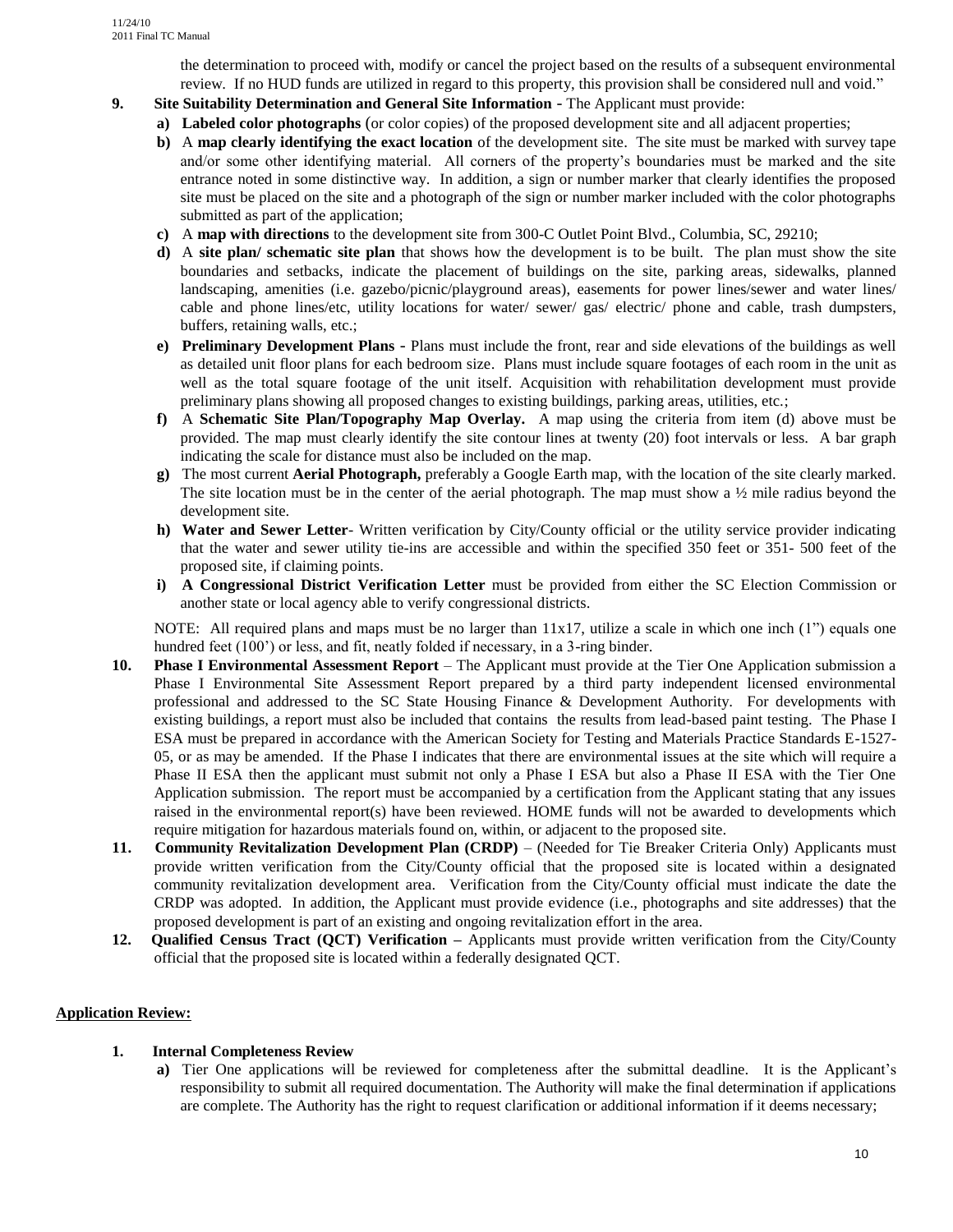- **b)** Applications with three (3) or fewer missing and/or incomplete documents will be assessed a \$2,000 administrative fee. If any missing and/or incomplete documents to be resubmitted are not received by the seven (7) business day deadline, the application will be disqualified;
- **c)** If an application has four (4) or more missing and/or incomplete documents the application will be disqualified;
- **d)** Any document(s) determined to be missing and/or incomplete and are identified as document(s) needed for points consideration may be accepted but the Applicant will not receive points;
- **e)** Authority staff will review and point score all Tier One applications. The Tier One point scores will be posted to the Authority's website.

# **2. Site Review**

- **a)** Authority staff or contract consultant(s) will conduct evaluations for each Tier One application site. A review will determine if there are (1) detrimental site characteristics on or near the proposed development and (2) positive site characteristics. If the Authority determines detrimental site characteristics exist on, adjacent to, or within unallowable distances from the site, the Authority may reject the application.
- **b)** At Tier One review, all sites will receive a point score based on positive and detrimental site characteristics.

It is the objective of the Authority to select the best available sites for those developments best satisfying the general purpose and guidelines of this LIHTC Manual and the QAP. The determination of detrimental site characteristics should not be construed as a finding that a site is not a buildable site under any circumstances.

#### **Market Study Process:**

The Applicant will be required to submit a market study fee in the amount of \$4,500 at the Tier One Application submittal or the application will be disqualified.

- **1.** Upon receipt of Tier One Applications, the Authority will assign proposals to commissioned market analysts. The Authority will work to assign to each analyst proposals which are geographically clustered and for which the analyst has not already performed a preliminary market study. Market studies must conform to the requirements in **Exhibit S and S-2** and both will become property of the Authority.
- **2.** Applicants should notify the Authority immediately if they believe a conflict of interest exists with an assigned market analyst. The Authority will make the final determination if a conflict exists and/or if changes will be made.
- **3.** Unless a specific definition is given in the 2011 QAP Package, commissioned analysts must adhere to Market Study Terminology as sanctioned by the National Council of Affordable Housing Market Analysts. The Market Study terminology list is available at[: www.housingonline.com .](http://www.housingonline.com/)
- **4.** Once assignments are made, analysts may contact Applicants to ensure they have all information necessary to complete a market study. However, analysts and Applicants must not discuss the Primary Market Area (PMA) during this initial contact period. All analysts must provide the Authority and the Applicant, by email, fax or hard copy, a description of the PMA and a list of the comparable/competitive developments to be used in the market study for each assigned proposal by 5:00 PM (EST) Friday, March 11, 2011. Each pre-market analysis must include the following:
	- a. A map of the PMA;
	- b. A physical description of the PMA including the methodology used to define it;
	- c. Census tracts that encompass the PMA; and
	- d. A list of the comparable/competitive developments to be used.
- **5.** The Authority will notify analysts if the pre-market analysis is deemed acceptable. Analysts will have six (6) weeks to complete all assigned market studies. All completed studies must be received by 5:00 PM (EST) on Friday, April 15, 2011. Two hard copies must be submitted to the Authority along with one electronic copy. The electronic copy may be in the form of a CD, DVD or Flashdrive.
- **6.** Upon receipt of all completed market studies, the Authority will forward a copy to all Applicants and begin the in-house review. If alterations are recommended, the market study should reflect conclusions based on both the original proposal and the recommendations. This includes capture rates, absorption periods, market advantage, etc. This would include completing Exhibit  $S - 2$  for both scenarios.
- **7.** The Applicant must submit in writing to the Authority that s/he has received the market study. If alterations are recommended, the Applicant **must** incorporate the alterations into the proposal.
- **8.** The Authority will consider the market study, the market, marketability factors, and any additional information available to determine if an acceptable market exists for a development as proposed. The Authority is not bound by the conclusions or recommendations of the market analysts and reserves the right to disqualify any application in the competition if it determines an acceptable market does not exist.
- **9.** In one cover letter, separate from the individual market studies submitted, the market analyst must indicate which proposals, if any, are located within the same market area. A determination must be made if the PMA can absorb all proposals, and if not, the analyst must identify the strongest proposal(s) and the reasons why. In instances where the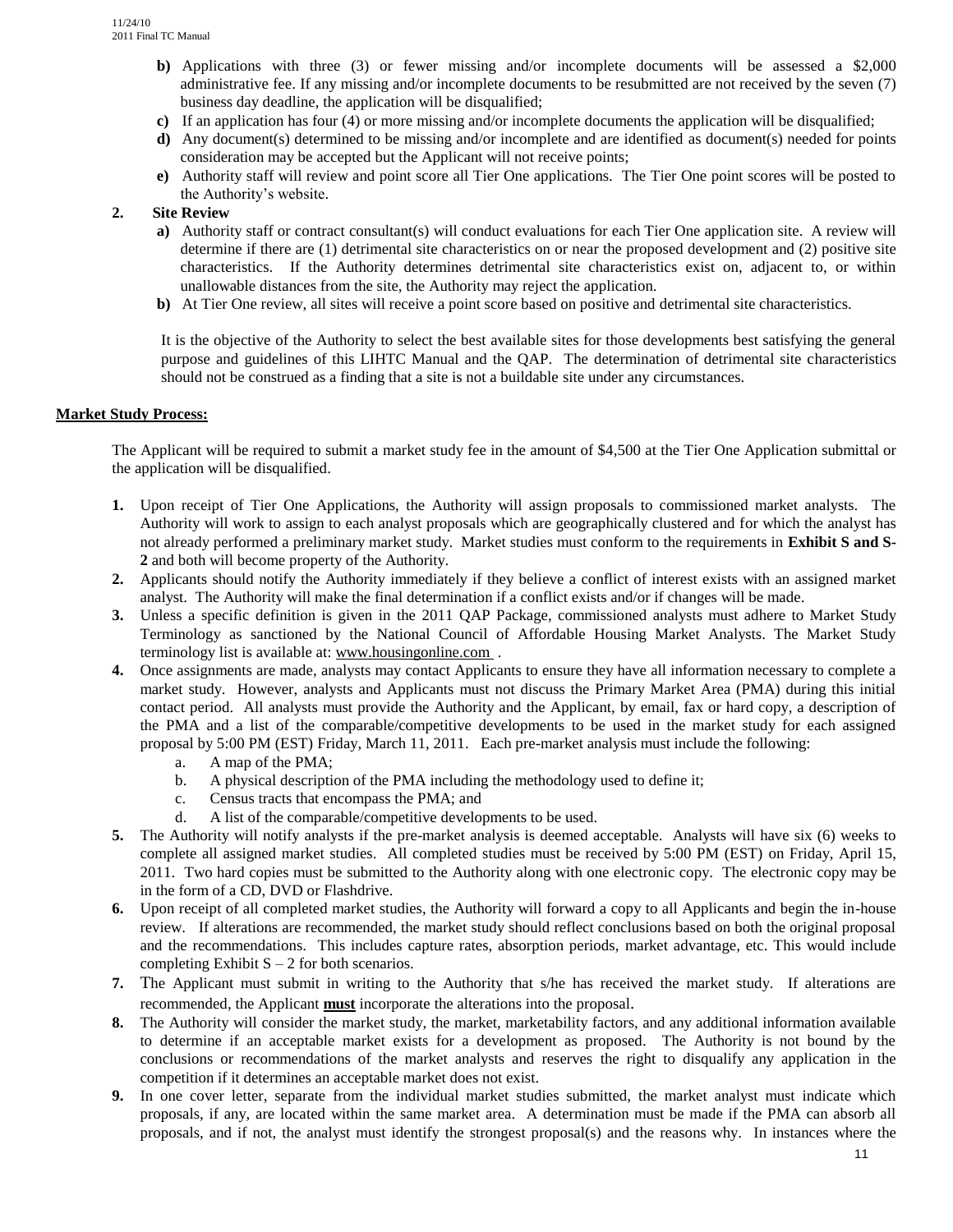market analyst recommends funding only one (1) of two (2) or two (2) of three (3), etc. of the developments proposed for the same market area, the Authority will indicate such recommendation to the applicant(s) in writing. If multiple proposals within the same market area score enough points to be funded but the market studies limit the number of developments in the area, the Authority will fund the highest scoring application(s), including tie breakers, regardless of set-aside.

**10.** Prior to a development beginning initial lease-up, the proposed rent levels by bedroom size must be submitted to the Authority, if the rents have increased since the Tier Two application submission. The Authority will provide the market analyst who completed the development's market study with the proposed rents. A determination will be made by the market analyst as to whether the proposed rents still meet the initial market advantage percentages for which points were awarded.

# **Tier One Notification:**

**Final Determination** – Based on the outcome of the internal completeness review, the site visit, and market study review, the Authority will inform the Applicant in writing of each Tier One application whether or not the development will be invited to participate in the Tier Two application process. The point score ranking for each proposed development, will be posted to the Authority's website.

# **IV. TIER TWO APPLICATION PROCESS**

#### **Application Submission Requirements:**

One (1) original hard copy of the Tier Two application and all applicable attachments, exhibits, certifications, opinions, fees, etc. must be submitted for each development. If state HOME funds were applied for in the Tier One application and are still being requested, an additional hard copy of the application and all applicable attachments, exhibits, certifications, opinions, fees, etc., must be provided. In addition, the Tier Two application and all attachments, exhibits, certifications, opinions, etc. must also be submitted on a Flash Drive or CD in PDF format. Tier Two applications will be accepted only if the application is:

- **1.** For the same Tier One site that received notification that the project can participate in the Tier Two Competition;
- **2.** From the same Tier One Applicant;
- **3.** Typed and submitted in a three-ring binder large enough to efficiently hold the entire application.

# **Application Submission Procedures:**

**It is required that the Tier Two application submission be organized using Tabs corresponding to Exhibit A- Tier Two Application Checklist. All documents listed on the Tier Two Checklist, if applicable, are to be submitted.**

- **1. Completed Tier Two Application** All pages of the Tier Two application must be completed and the application certification page executed by the Applicant, notary public and tax attorney. All required signatures must be originals. Faxes will not be accepted. The Authority reserves the right to determine whether any omission in the Tier Two application or required documentation is material or non-material for purposes of the satisfaction of the criteria.
- **2. Tier Two Fee** A \$5,000 Tier Two fee is due at the time of application submittal.
- **3.** Site Control **-** A notarized letter from the Applicant is required stating (1) there has been no change in site control since the Tier One application submittal and (2) if applying for HOME funds, that the site has not been disturbed and construction and/or rehabilitation has not begun.
- **4. Zoning** The Applicant must provide at the Tier Two application submission, unless previously submitted at the Tier One Application submission:
	- **a)** For new construction developments, evidence that the land use requirements for each site on which the development will be located is currently zoned multifamily residential. Evidence should verify that the proposed development site currently meets the local zoning or land use restrictions.
	- **b)** For rehabilitation developments, evidence that this type of development, as existing, is allowed by local zoning or land use restrictions.
	- **c)** For adaptive reuse developments, evidence that the zoning currently in place allows for multifamily residential developments.
- **5. Physical Needs Assessment Report (PNA)** A PNA report prepared and certified by a third party independent licensed engineer or architect is required for rehabilitation developments. The PNA report must not be dated prior to September 1, 2010.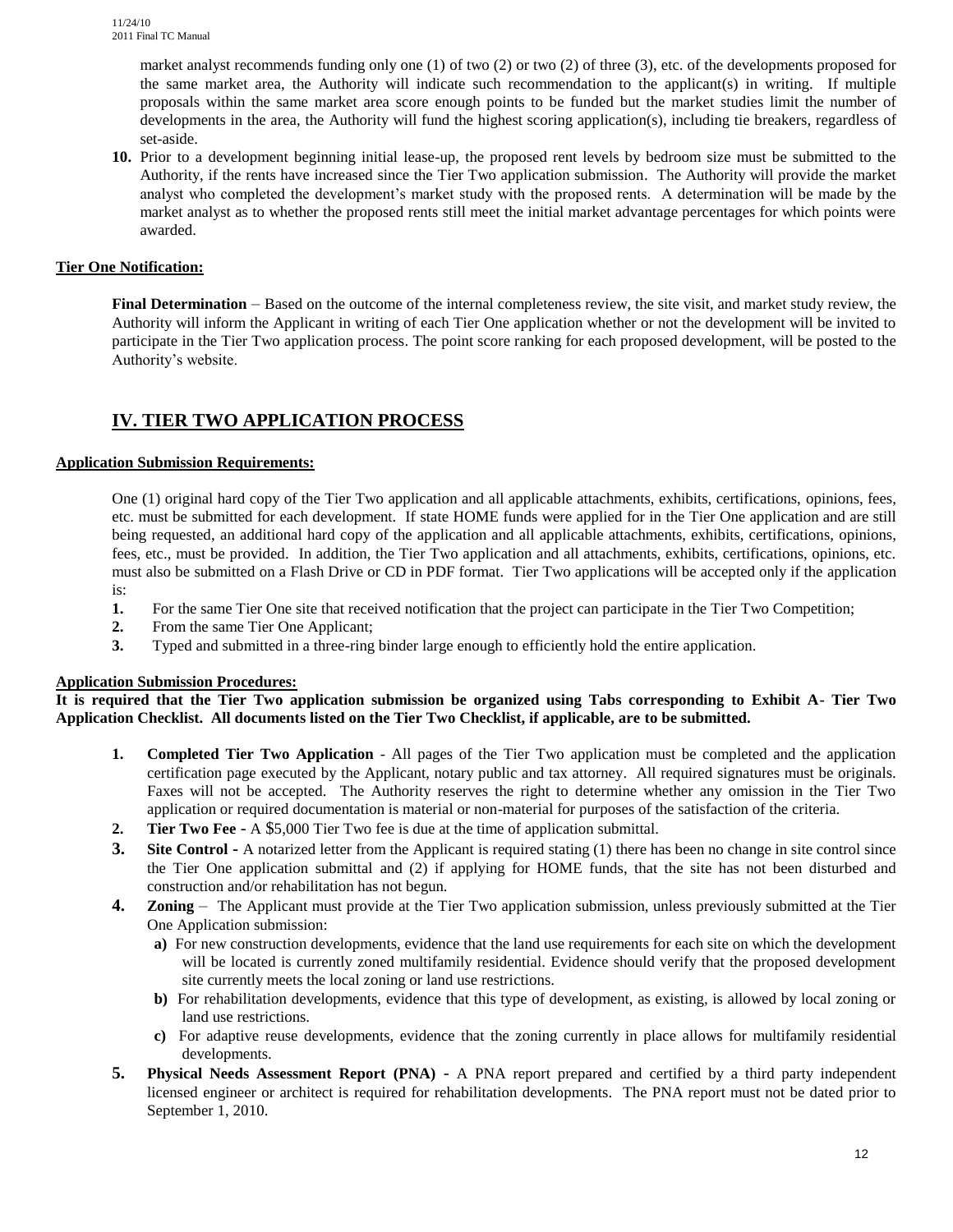- **a)** The Authority requires a minimum of \$15,000 per unit in hard construction costs with at least fifty percent (50%) of the \$15,000 in hard construction costs attributed to interior unit costs.
- **b**) Developments that do not reflect at least \$15,000 per unit in hard construction costs will be disqualified for LIHTC consideration. If the PNA report represents needed repairs in excess of \$15,000 per unit, then the application must reflect the higher rehabilitation costs.
- **c)** The PNA report must state that one hundred percent (100%) of the units were inspected and provide information unit by unit. **If the PNA report does not reflect that one hundred percent (100%) of the units were inspected then the proposed development will be eliminated from further funding consideration.**
- **d)** All rehabilitation developments must adhere to mandatory design criteria as outlined in the QAP. Any mandatory items replaced on or after January 1, 2006 are not required to be replaced as part of the rehabilitation. The PNA report must include a unit by unit listing of all mandatory items replaced on or after January 1, 2006.
- **e)** The report must include a comprehensive list of the immediate necessary repairs and their costs. Additionally, the remaining "useful life" of major systems including the HVAC, electrical, plumbing, and roofing must be estimated. Major systems that have been replaced within the past seven (7) years are not allowable rehabilitation expenditure items for meeting the **\$15,000** in hard construction costs per unit requirement.
- **f)** The PNA report must also address the overall structural integrity of each existing building(s).
- **g)** Developments applying in the RHS set-aside may submit the rehabilitation assessment utilized by RHS. The assessment must not be dated prior to September 1, 2010.
- **h) Exhibit R** must be submitted with the PNA report. The hard construction costs per unit indicated on page 11 of the Tier Two application must be greater than or equal to the hard construction costs indicated on **Exhibit R**.
- **i)** Adaptive reuse developments are not required to submit a PNA report.
- **6. Relocation Certification and Tenant Profile Form** Developments must minimize the displacement of low income households.
	- **a)** Should permanent or temporary displacement occur, a detailed, step by step relocation plan must be furnished with the Tier Two application describing how displaced persons will be relocated, including a description of the costs of relocation. The applicant is responsible for all relocation expenses, which must be included in the project's development budget. All applicants applying for acquisition/rehabilitation developments must complete FORM 3, Developer Relocation Certification and Tenant Profile Form. Applicants applying for HOME funds must comply with the uniform Relocation Assistance and Real Property Acquisition Policies Act of 1970, as revised in 49 CFR Part 24;
	- **b)** Developments involving permanent relocation of tenants are discouraged and will be considered for LIHTC only application submittals. No more than ten percent (10%) of the existing tenants may be permanently displaced. A detailed, step by step relocation plan must be furnished with the Tier Two application describing how permanently displaced persons will be relocated, including a description of the costs of relocation. The applicant is responsible for all relocation expenses, which must be included in the project's development budget.
- **7. Opinions, Certifications and Exhibits** All opinions, certifications and exhibits submitted by attorneys, the Applicant, or other professionals must be based on an independent investigation into the facts and circumstances surrounding the proposed development. All opinions, certifications, and exhibits must be in the form specified by the Authority. **Applications will be disqualified if an opinion, certification, or exhibit has been materially altered, amended, or changed.** All opinions and certifications submitted by attorneys, architects and/or engineers, and certified public accountants (CPAs) must be on letterhead and with original signatures. Changes in professionals hired by the Applicant, i.e. attorneys, architects, and certified public accountants, are permissible; however, the new professionals must adhere to the original certifications made by previous professionals.
- **8. Third Party Professionals -**Architects, engineers and certified public accountants must be independent third-party professionals and be licensed to practice their professions in South Carolina. Attorneys must be independent thirdparty professionals and be licensed to practice law by any state. Matters of South Carolina law must be opined on by South Carolina licensed attorneys.
- **9. Parking Space Criteria**  Parking areas must be located on the development site. In localities that do not have their own parking space regulatory code/requirement, the Authority requires that the development provide adequate parking spaces. If tenants are required to pay for parking, those charges must be included in the rental fees and are subject to the LIHTC allowable rent limitations. The minimum number of parking spaces is as follows (again, only in those localities that **DO NOT** have their own regulatory code/requirements):
	- **a**) For older persons developments a minimum of one-half (.5) parking space per unit is required;
	- **b)** For a homeless/transitional development a minimum of one (1) parking space per every ten (10) beds is required in addition to sufficient parking for all development staff;
	- **c)** For all other developments, for each unit of three (3) or more bedrooms a minimum of two (2) parking spaces per unit is required; for each unit of two  $(2)$  or fewer bedrooms – a minimum of one and one-half  $(1.5)$  parking spaces per unit is required;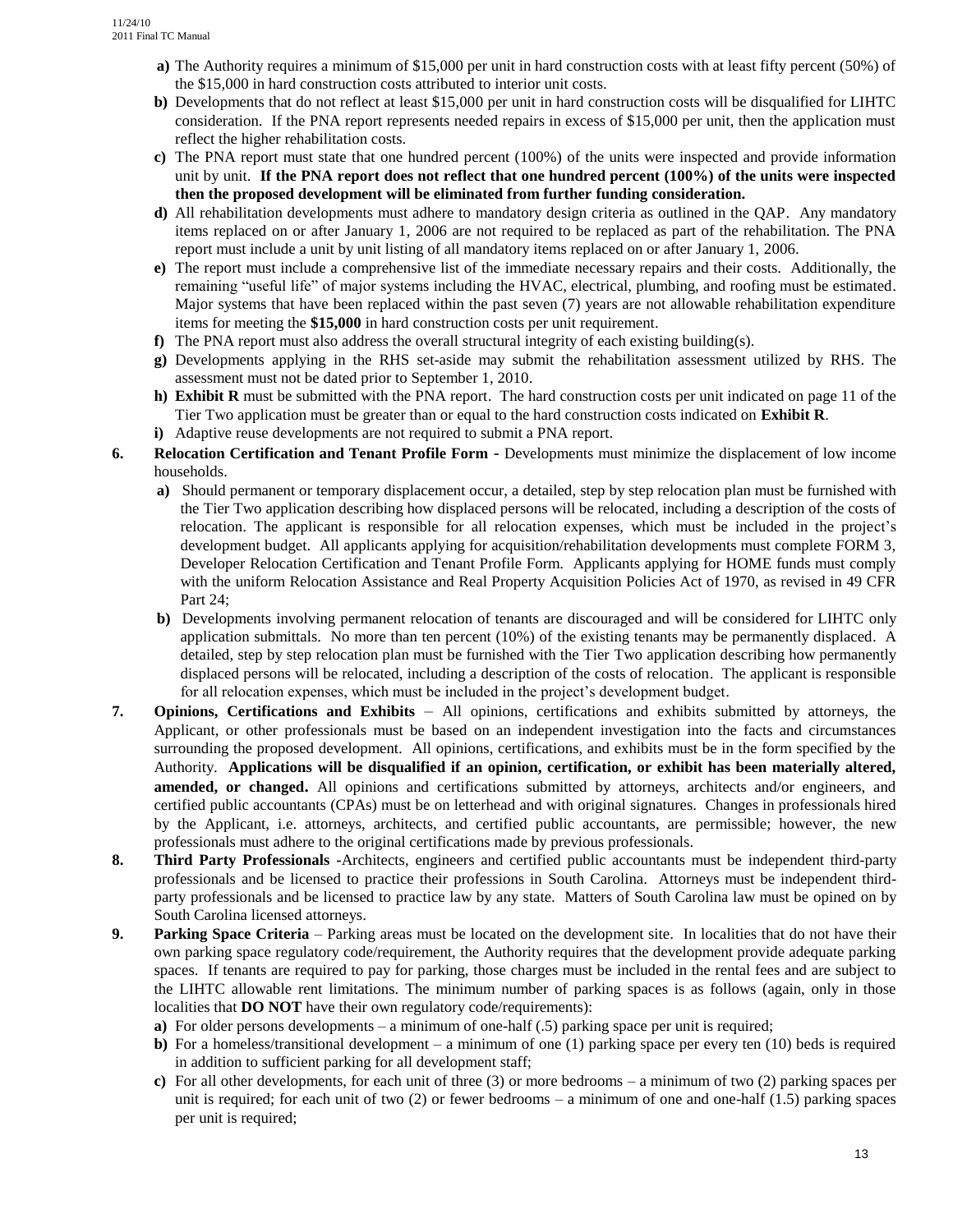**d)** Existing properties being submitted for acquisition or rehabilitation are not required to increase existing parking as stated in (a), (b) or (c) above.

# **Application Review:**

### **Internal Completeness Review**

- **a)** Tier Two Applications will be reviewed for completeness after the submittal deadline. Applicants will be notified in writing of any documents that are missing and/or incomplete and given seven (7) business days to submit those documents. It is the Applicant's responsibility to submit all required documentation. The Authority will make the final determination as to whether applications are complete. The Authority has the right to request clarification and/or additional information if it deems necessary.
- **b)** Applications with four (4) or fewer missing and/or incomplete documents will be assessed a \$2,000 administrative fee. If any missing and/or incomplete documents to be resubmitted are not received by the seven (7) business day deadline, the application will be disqualified;
- **c)** Applications that have five (5) or more missing and/or incomplete documents will be disqualified;
- **d)** Any documents that are determined to be missing and/or incomplete and are identified as documents needed for points consideration may be accepted but the applicant will not receive points.
- **e)** Authority staff will review and point score all Tier Two applications. Final point scores, which are the totals of the Tier One and Tier Two scores, will be posted to the Authority's website.
- **f)** If there is a tie between developments when final point scores are determined, the Authority will utilize the Authority Discretion and Tie Breaker Criteria outlined in Section IV of the 2011 QAP to determine the development(s) to be awarded tax credits.
- **g)** Applications that do not score high enough to receive an award will be placed on a waiting list for consideration should additional tax credits become available.

# **V. TIER TWO FINANCIAL UNDERWRITING STANDARDS**

# **Basic Financial Feasibility Review:**

- **1.** Section 42(m)(2)(A) of the Code provides that "The housing credit dollar amount allocated to a development shall not exceed the amount the housing credit agency determines is necessary for the financial feasibility of the development and its viability as a qualified low-income housing development throughout the compliance period." **In determining financial feasibility, the Authority will disregard all personal or other guarantees that are required to supply deficiencies in income necessary to pay debt service and operating expenses of the development. Developments that are not financially feasible without such guarantees will not be offered a LIHTC award.**
- **2.** Developments determined not to be financially feasible or determined not to need the LIHTC will be disqualified.
- **3.** To receive an allocation, a development must be underwritten to determine the least amount of credit necessary to be financially feasible at the following times:
	- **a)** When the Tier Two application is made; and
	- **b)** When the Carryover Allocation is requested; and
	- **c)** When the last building is Placed-In-Service.

#### **Financial Characteristics:**

Development income information on any market rate and low income units must be provided. Market rate units are units that are not income or rent restricted and are available without regard to tenant income. The low-income units are units subject to the income and rent restrictions of the Code. The Applicant must indicate all federal, state, or local subsidies that will be providing any type of assistance for the low-income tenants.

In determining maximum allowable gross rent and utility allowances for LIHTC units, the use of an imputed income based on the number of bedrooms in a unit is required by the provisions of the Code. Units with no separate bedroom are treated as being occupied by one (1) person and larger units are treated as being occupied by one and one-half (1.5) persons per separate bedroom.

0 Bedroom Unit  $= 1.0$  person income

- 1 Bedroom Unit = 1.5 person income
- 2 Bedroom Unit = 3.0 person income
- 3 Bedroom Unit = 4.5 person income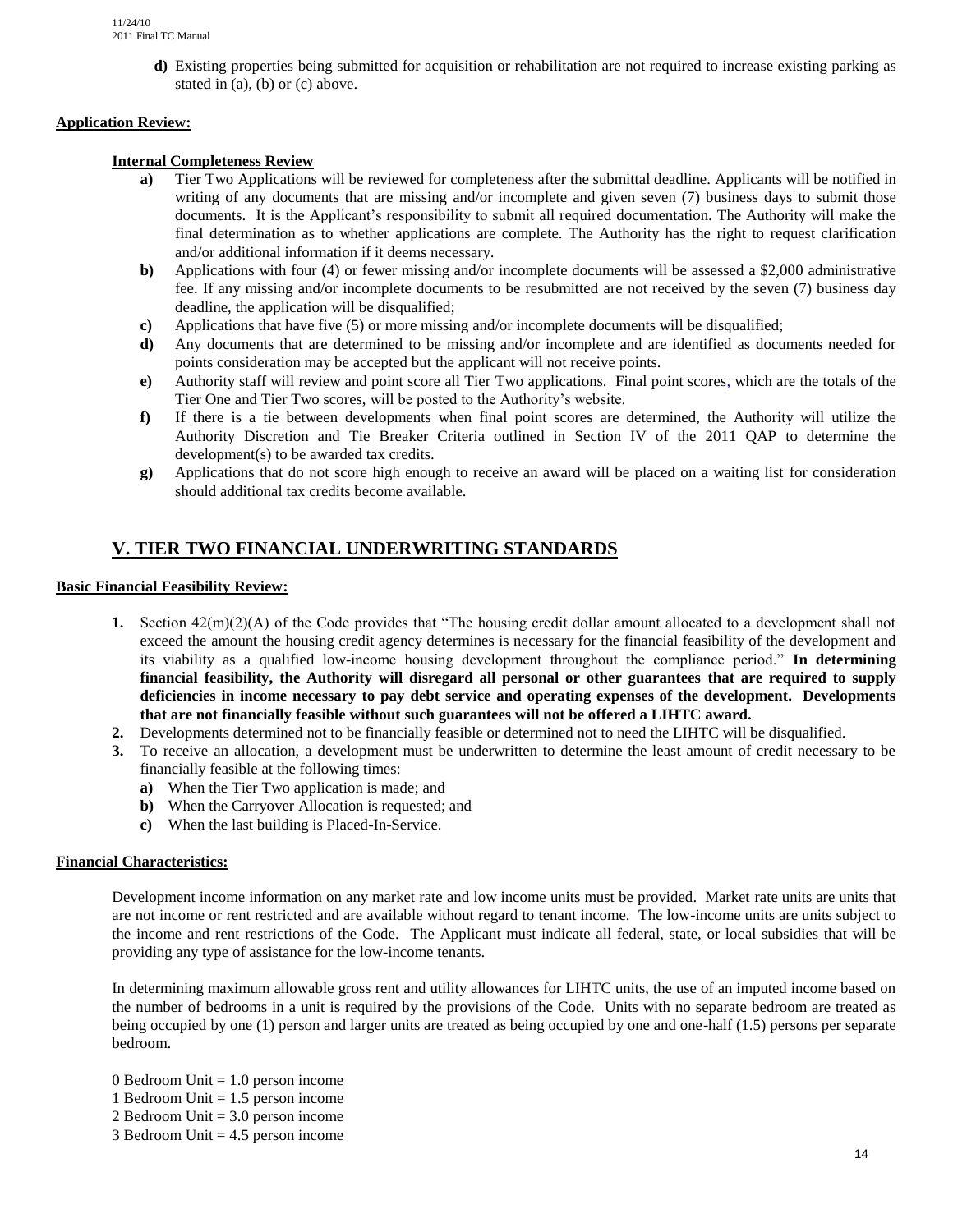#### 4 Bedroom Unit  $= 6.0$  person income

Maximum annual gross rents cannot exceed thirty percent (30%) of the imputed income. Gross rent does not include any payment under Section 8 of the U. S. Housing Act of 1937, or any comparable rental assistance program with respect to such unit or the occupants. Gross rent must include an allowance for any utilities paid by the tenant.

The Revenue Reconciliation Act of 1993 requires the housing credit agency to consider the reasonableness and appropriateness of development costs and operating expenses. In making this determination, the housing credit agency must consider: (1) the sources and uses of funds and the total financial structure of the development; (2) any proceeds expected to be generated by the syndication of the tax credit; and (3) the percentage of the housing credit dollar amount to be used for development costs other than intermediary costs.

Certain fees are considered to be intermediary costs. The term "intermediary" has not been defined in the Code, and the IRS has not issued regulations concerning this provision. Until such regulations are promulgated, the Authority has defined intermediary costs as all costs other than "land, sticks, and bricks." For evaluating the reasonableness of certain fees and overhead items represented for tax credit basis purposes, additional documentation as to the nature and amount of intermediary costs may be required. The Authority reserves the right to question any fees which are unidentified, unusual or excessive and to limit these fees and overhead items, based on the development size and other associated risk factors. A tax attorney or consultant is recommended to aid in determining which development costs are included in eligible basis under the Code.

The development costs are evaluated for reasonableness, necessity, and eligibility. Cost comparisons with previous development cost certifications and other third party data may be performed for comparability and reasonableness. Acquisition and/or rehabilitation development costs will be evaluated to assess whether the proposed rehabilitation is required and satisfies the PNA. The Authority reserves the right to inspect proposed rehabilitation developments before a reservation is offered.

Applicants are cautioned to be accurate in providing development cost information. Underestimating could result in insufficient tax credits being available to successfully complete the development while overestimating could result in a development being considered infeasible. **Increases in development costs due to cost overruns will not result in an increase in the allocated tax credit.**

#### **Utility Allowances:**

Any utility services paid for by the tenant must be considered in the calculation of tenant-paid rent. An allowance for tenantpaid utilities is deducted from the maximum allowable monthly gross rent to determine the maximum allowable monthly net rent; the proposed tenant rent may not exceed the maximum allowable monthly net rent. Any services paid for by the owner should not be included in the utility allowance.

- **1. Sources:** Applicants may submit utility allowances only from those sources approved by the Authority. The Authority will accept utility allowances provided by:
	- **a)** Rural Housing Service (RHS) but only if RHS provides financing of the proposed development;
	- **b**) The Authority's Contract Administration Division for those developments utilizing HAP contracts;
	- **c)** The local public housing authority (PHA) serving the proposed project; or
	- **d)** Third party certified utility company estimates only if that utility company will be providing services to the development.

The Authority will not accept utility allowances determined by any other sources, including engineers, consultants, and applicants/developers.

- **2. Mandatory Services:** Utility services which must be provided to all tenants are heating, air conditioning, cooking, lighting and/or other electric, hot water, water and sewer, and trash collection. Air conditioning must be separately identified in the allowance calculation.
- **3. Other Charges:** The utility allowance must include an amount for the cost of any service paid for by the tenant. In addition the allowance must include any charges imposed by the utility provider for access or connection, such as electric or natural gas facilities fees. Charges for services must accurately reflect any surcharges based on the location of the development, such as higher water and sewer fees for sites outside the city limits. Charges for specific appliances, such as ranges and refrigerators, should be included in the allowance only if the tenant must supply the appliance(s).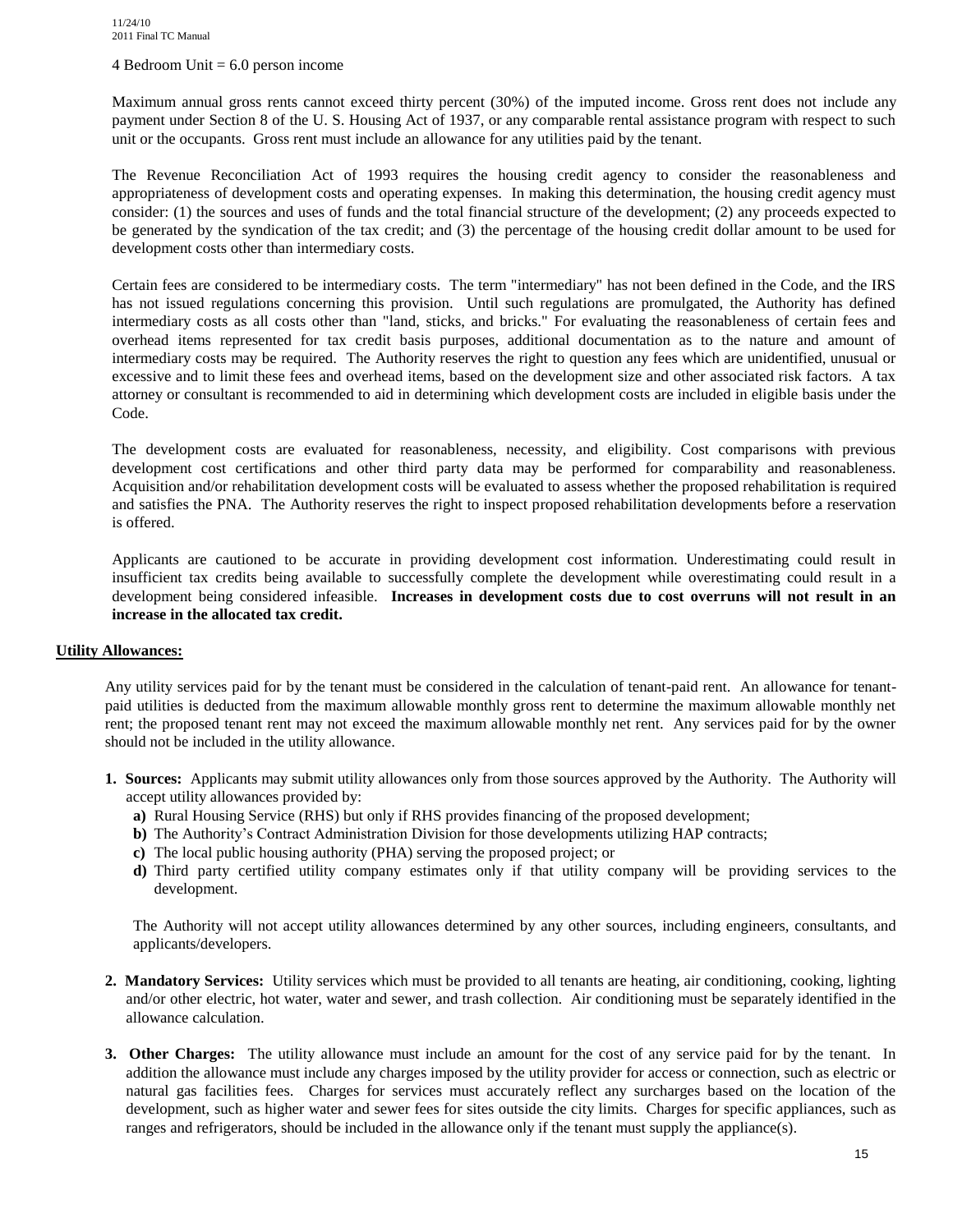**4. Calculation:** The utility allowance is computed by first adding the exact amount of each individual utility service (e.g., heating, cooking) for each bedroom size, without rounding. The resulting total utility allowance for each bedroom size is then rounded upward to the next whole dollar if it contains any fraction of a dollar (i.e., .01-.99). See Exhibit U for an example of a completed utility allowance schedule.

### **Authority Designated Difficult Development Areas (DDAs):**

As outlined in H.R. 3221, the Housing and Economic Recovery Act of 2008, the Authority must establish criteria for determining which areas will be treated as Difficult Development Areas (DDAs) and which projects will be eligible to receive additional tax credits up to 130%. Developments utilizing tax exempt bonds are not eligible for this basis boost. The DDA criteria established by the Authority are separate from the federally designated DDA areas. Developments meeting any of the following criteria are eligible to receive a basis boost of up to 130%:

- **1.** If any part of the proposed site is in a federally designated Qualified Census Tract (QCT), the Authority will treat the entire site as a DDA area and allow the basis boost to all buildings in the development; or
- **2.** Developments that are 100% elderly (62 years and older); or
- **3.** Developments that are 100% special needs; or
- **4.** Developments that are targeted for older persons or families.

# **Underwriting Standards:**

**1. Operating Reserves -** Developments receiving loan funds from RHS may satisfy the operating reserve requirement of the LIHTC program by establishing the two percent (2%) operating and maintenance capital reserve account and by maintaining this account as required by RHS. Developments not subject to the RHS two percent (2%) operating and maintenance capital reserve requirements must establish and maintain minimum operating reserves equal to six (6) months of projected operating expenses. The reserve must be established at the time the development places in service and must be maintained at the required level throughout the compliance period unless earlier release of the reserves is approved by the Authority and the Syndicator of the low-income housing tax credits.

 The Authority may allow for release of operating reserves after certain requirements are met. The following conditions must be met for consideration:

- **a)** The Syndicator of the low-income housing tax credits must provide a written statement verifying the Syndicator's approval of the release of operating reserves and must attest that the agreement is the result of the property meeting the conditions of release specified in the partnership agreement or operating agreement. The Syndicator must use **Exhibit OR-1** to report the approval for release of the reserves and must indicate on this form the conditions that have been met which allow for the release.
- **b**) The Owner/Principal(s) must provide a statement that the conditions required by the Syndicator for release of the operating reserves have been met. This must be certified on **Exhibit OR-2.** Providing false or misleading information to obtain the release of reserves may result in debarment.
- **c)** Before a release of operating reserves will be considered, the property must have been placed in service a minimum of five (5) years and have maintained a minimum debt coverage ratio of 1.15 for the three (3) most recent consecutive calendar years.

The Authority reserves the right to hire an accounting firm at the property owner's expense to confirm that the required conditions for release of the operating reserves have been met.

- **2. Replacement Reserves** Applicants are required to establish and maintain minimum replacement reserves of **\$250** per unit annually for new construction and for rehabilitation developments serving older persons (aged 55 and up). Replacement reserves for all other rehabilitation developments are **\$300** per unit annually. The Authority requires evidence of the existence of Replacement Reserves. Replacement Reserves must be reflected in the development's annual audited financial statements.
- **3. Developer Fees, Developer Overhead, and Consultant Fees (the "Fees")**  In evaluating the reasonableness of Fees the Authority has established limits as follows:
	- **a) New Construction** The sum of **Fees** may not exceed fifteen percent (**15 %)** of Adjusted Development Costs\*.
	- **b) Rehabilitation without a change in ownership** The sum of **Fees** may not exceed fifteen percent (**15%)** of Adjusted Development Costs\*.
	- **c) Acquisition with rehabilitation**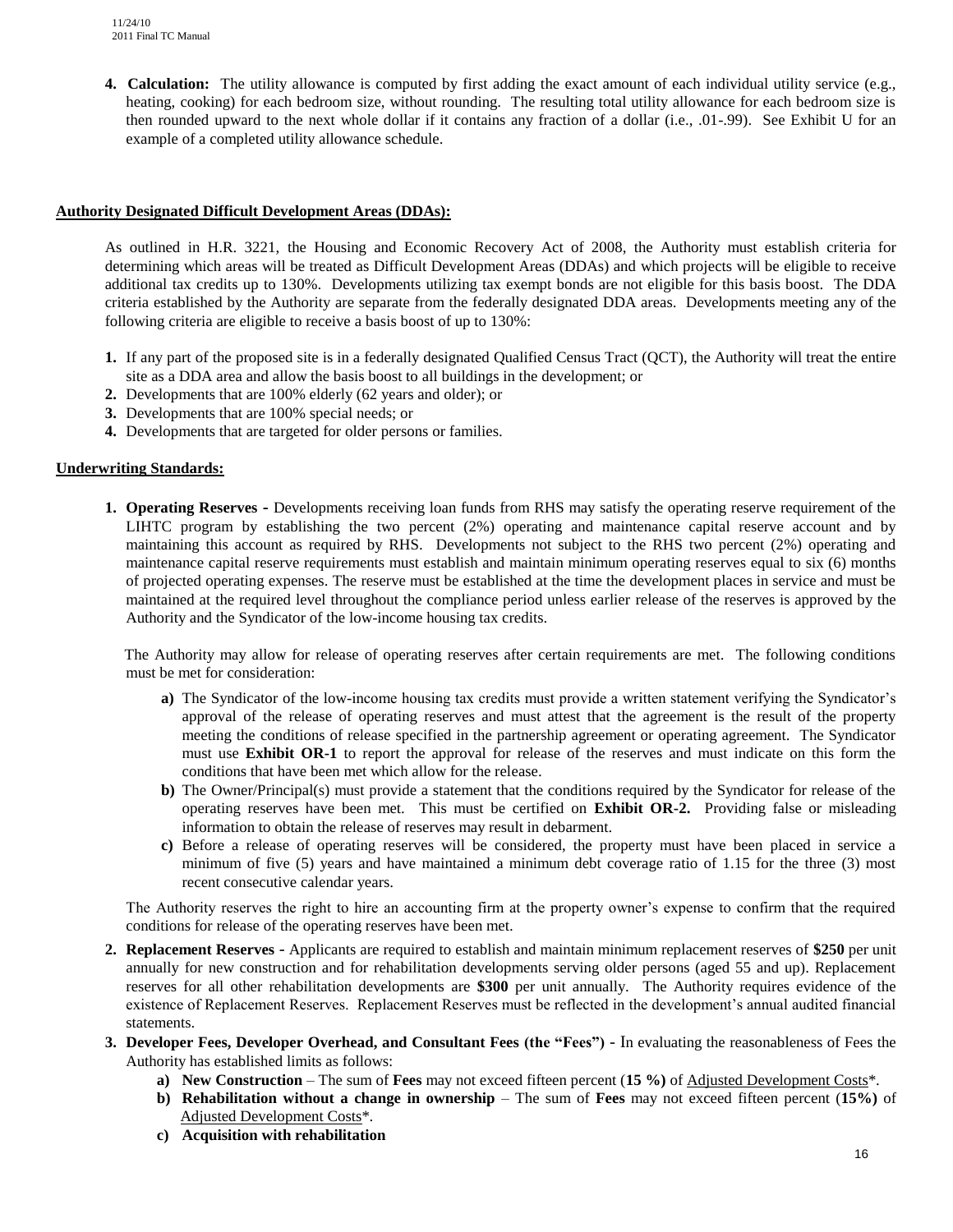- **i. Acquisition** For acquisition with rehabilitation developments, **Fees** allowed on the acquisition costs are limited as follows:
	- **1. Acquisition costs up to \$500,000 Fees** may not exceed eight percent (**8%**) of Adjusted Development Costs\*.
	- **2. Acquisition costs from \$500,001 to \$1,000,000 Fees** may not exceed the **greater of \$40,000** or seven percent (**7%**) of Adjusted Development Costs\*.
	- **3. Acquisition costs from \$1,000,001 to \$1,500,000 Fees** may not exceed the **greater of \$70,000** or six percent (**6%**) of Adjusted Development Costs\*.
	- **4. Acquisition costs greater than \$1,500,000 Fees** may not exceed the **greater of \$90,000** or five percent (**5**%) of Adjusted Development Costs\*.
	- **5. Acquisition cost limit Fees** on acquisition costs are capped at a **maximum of \$150,000**.
- **ii. Rehabilitation Fees** on rehabilitation costs may not exceed fifteen percent (**15%)** of Adjusted Development Costs\*.

| * <u>Adjusted Development Costs</u> = |  | Total Development Costs (Line 51)      |   |  |
|---------------------------------------|--|----------------------------------------|---|--|
|                                       |  | Less Land (Line 1)                     |   |  |
|                                       |  | Less Consulting Fees (Line 20)         | - |  |
|                                       |  | Less Developer Fees (Line 45)          |   |  |
|                                       |  | Less Developer Overhead (Line 46)      |   |  |
|                                       |  | Less Other Developer Costs (Line 47) - |   |  |
|                                       |  |                                        |   |  |

Line numbers refer to page 10 in the Tier Two application, the 10% Test, and PIS application.

- **4. Deferred Developer Fees** Developer fees can be deferred to cover a gap in funding sources when:
	- **a)** The entire amount will be paid pursuant to the standards required by the Code to stay in basis.
	- **b)** The deferred portion does not exceed fifty percent (**50%**) of the total amount in the Tier Two application.
	- **c)** Payment projections do not jeopardize the operation of the development.
	- **d)** Nonprofit organizations must include a resolution from the Board of Directors authorizing a deferred payment obligation from the development.
	- **e)** Applicants must include with the application a statement describing the terms of the deferred repayment obligation, including any interest rate charged and the source of repayment.
	- **f)** The Authority will require a Note evidencing the principal amount and terms of repayment of any deferred repayment obligation to be submitted at the time of the PIS cost certification.
- **5. Contractor Cost Limits** The combined total of Contractor Profit, Overhead, and General Requirements (the "Contractor Fees") shall be limited to fourteen percent **(14%)** of Hard Construction Costs. The restrictions on Contractor Fees are the following:

| Contractor Profit and Overhead: | may not exceed 8% of Hard Construction Costs  |
|---------------------------------|-----------------------------------------------|
| <b>General Requirements:</b>    | may not exceed 6% of Hard Construction Costs  |
| <b>Total Contractor Fees:</b>   | may not exceed 14% of Hard Construction Costs |

If there is an identity of interest between the Applicant and contractor, as defined in the LIHTC Manual, the Authority, at its sole discretion, may require an additional cost certification with the PIS application of the construction costs. The Authority will commission the CPA and the associated accounting fees will be charged to the Applicant.

- *\*\*\*Hard Construction Costs* are limited to the following line items from the development cost budget in the Tier Two application:
	- Line 3 Demolition
	- Line 5 On Site Improvement
	- Line 6 Off Site Improvement
	- Line 7 Other (Site Work)
	- Line 8 New Building
	- Line 9 Rehabilitation
	- Line 10 Accessory Building
	- Line 15 Contractor Contingency

#### **6. Annual Operating Expenses (AOE)**

- **a)** Applicants must provide a detailed explanation of the methodology used in determining AOE.
- **b**) AOE must be projected in a range from a minimum of \$3,000 to a maximum of \$4,000 per unit.
- **c)** AOE per unit are to be calculated excluding reserves.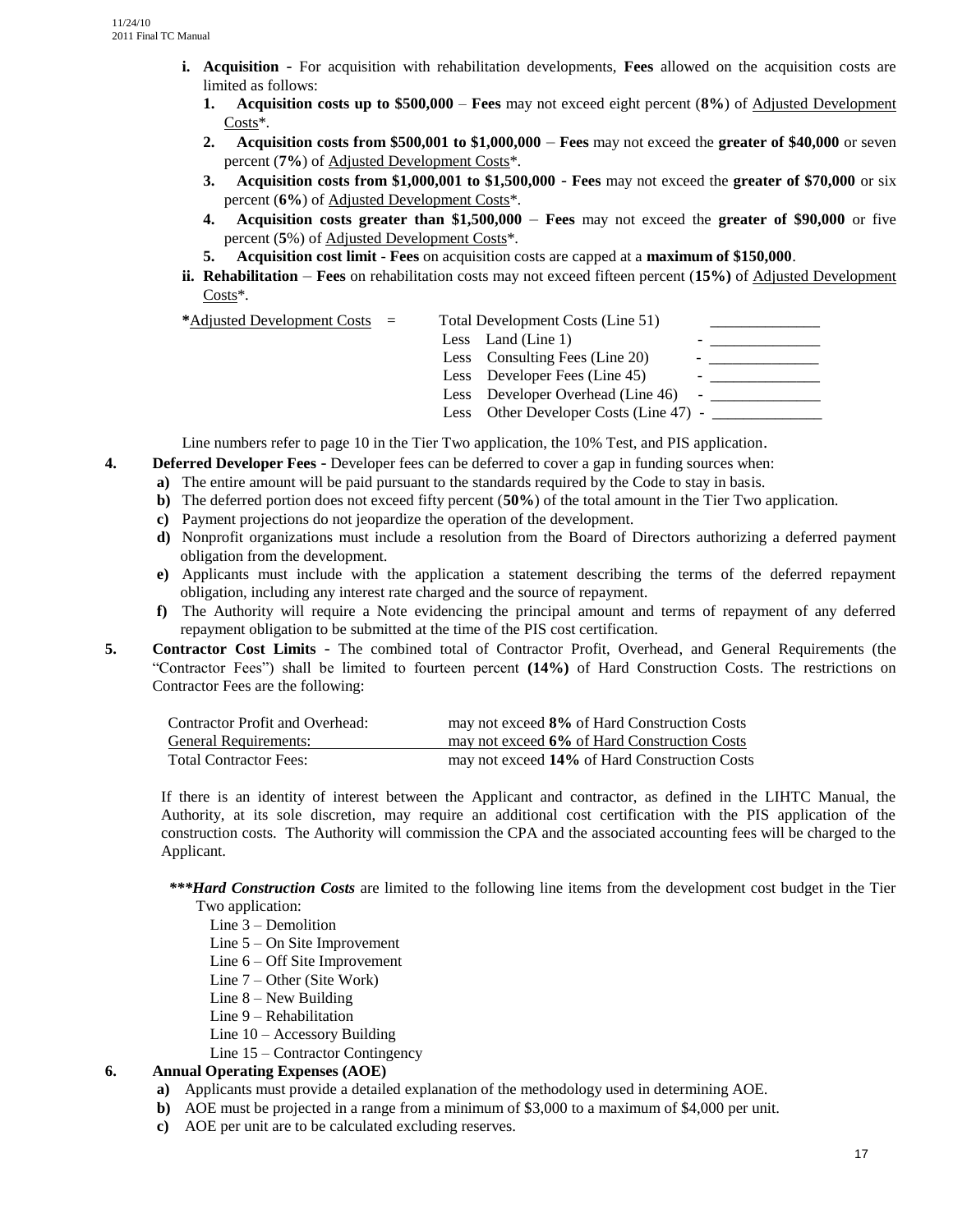- **d)** The Authority may, in its sole discretion, consider and approve AOE outside of this range. The Applicant must present support for those expenses and provide evidence supporting the higher amount (e.g., insurance for coastal properties). Owner-paid utilities, other than water, sewer, and trash, will also be considered.
- **7. Development Cost Review** The Authority will utilize a construction cost consultant to render an opinion on the development cost projections for proposals considered for funding. Applicants will be required to provide detailed cost information to substantiate the projected costs. Should the construction cost consultant require additional information to render an opinion, applicants will be given seven (7) business days to provide the additional information. If the additional information is not received within seven (7) business day, the application will be disqualified. If the construction cost consultant determines that the projected costs cannot be substantiated or determines that the project's costs are not reasonable for an affordable housing development, then the development will be eliminated from the tax credit competition.

# **8. Debt Coverage Ratio (DCR)**

- **a)** LIHTC dollars will not be reserved or allocated to developments that are not made financially feasible by the credit or which are financially feasible without the credit. The development's initial DCR must fall within the range of **1.20** to **1.45.**
- **b)** The DCR is calculated as Net Operating Income (NOI) divided by the annual debt service. For this purpose, NOI is the income remaining after subtracting Operating Expenses and Replacement Reserves from the Effective Gross Income (EGI).
- **c)** For the purpose of determining the appropriate amount of tax credits to be allocated to a development, the Authority assumes that each development will bear the maximum level of permanent debt. **When calculating the tax credit amount, the Authority will limit the maximum DCR to 1.45. A proposed development may exceed the 1.45 maximum DCR for financial feasibility purposes, but when calculating the credit to be allocated, the Authority will limit the DCR to 1.45. In the event that the development DCR, as submitted, is greater than 1.45, the Authority will increase debt based on the terms submitted in the application in order to reduce the DCR to 1.45 for the calculation of the credit amount. This increase in debt will be included in the equity gap calculation**.
- **d)** The maximum DCR of 1.45 restriction will be waived if the initial projected annual Cash Flow/Unit (CFU) does not exceed six hundred dollars (\$600). CFU is calculated by subtracting annual debt service from the NOI and dividing this result by the number of units that will be rented to tenants. In the event that the development DCR, as submitted, is greater than 1.45 and the development CFU, as submitted, is greater than \$600, the Authority will increase debt based upon the terms submitted in the application in order to reduce the DCR to 1.45 or the CFU to \$600, whichever is met first, for calculation of the credit amount. This increase in debt will be included in the equity gap calculation.

### **9. Expense Coverage Ratio (ECR)**

- **a)** For developments whose funding sources do not include repayable debt, financial feasibility will be measured by the Expense Coverage Ratio (ECR). The development's initial ECR must fall within the range of **1.20** to **1.45**.
- **b)** The ECR is calculated as Effective Gross Income (EGI) divided by the sum of Annual Operating Expenses (AOE) plus Replacement Reserves.
- **c)** For the purpose of determining the appropriate amount of tax credits to be allocated to a development, the Authority assumes that each development will bear a reasonable level of permanent debt if it is feasible for the development to do so. If it is determined in the Authority's underwriting analysis that a proposed development can bear a level of permanent debt, then debt will be imputed at current rates and the debt coverage ratio (DCR) rules identified in 8 a) through 8 d) above will apply.

#### **10. Funding Sources**

- **a)** Applicants receiving "soft loans" (e.g., AHP, Deferred Developer Fees, etc.) must adequately explain in their applications the repayment terms of these loans.
- **b)** Income that is projected to be generated by a property during the construction or rent up period may not be used as a funding source in the proposal for low-income housing tax credits. Examples of this are "rent-up cash flow" and interest earnings.

# **11. Permanent Financing**

A letter of intent is required for all permanent financing sources. The letter must clearly state the term of the permanent loan, the amortization period, how the interest rate will be indexed, the current rate at the time of the letter, the anticipated principal amount of the loan, and the lien position. All permanent loans are required to amortize so that debt service on such loans is paid in equal installments over a period of twenty (20) years or longer. Any permanent loan represented as having an amortization period shorter than twenty (20) years or with an accelerated payment of debt service (such that the loan is paid off in less than 20 years) will be underwritten by Authority staff with a minimum twenty (20) year amortization with 240 equal monthly debt service payments. Should a proposal fail to meet other underwriting guidelines resulting from projecting a minimum twenty (20) year amortization, the proposal may be disqualified.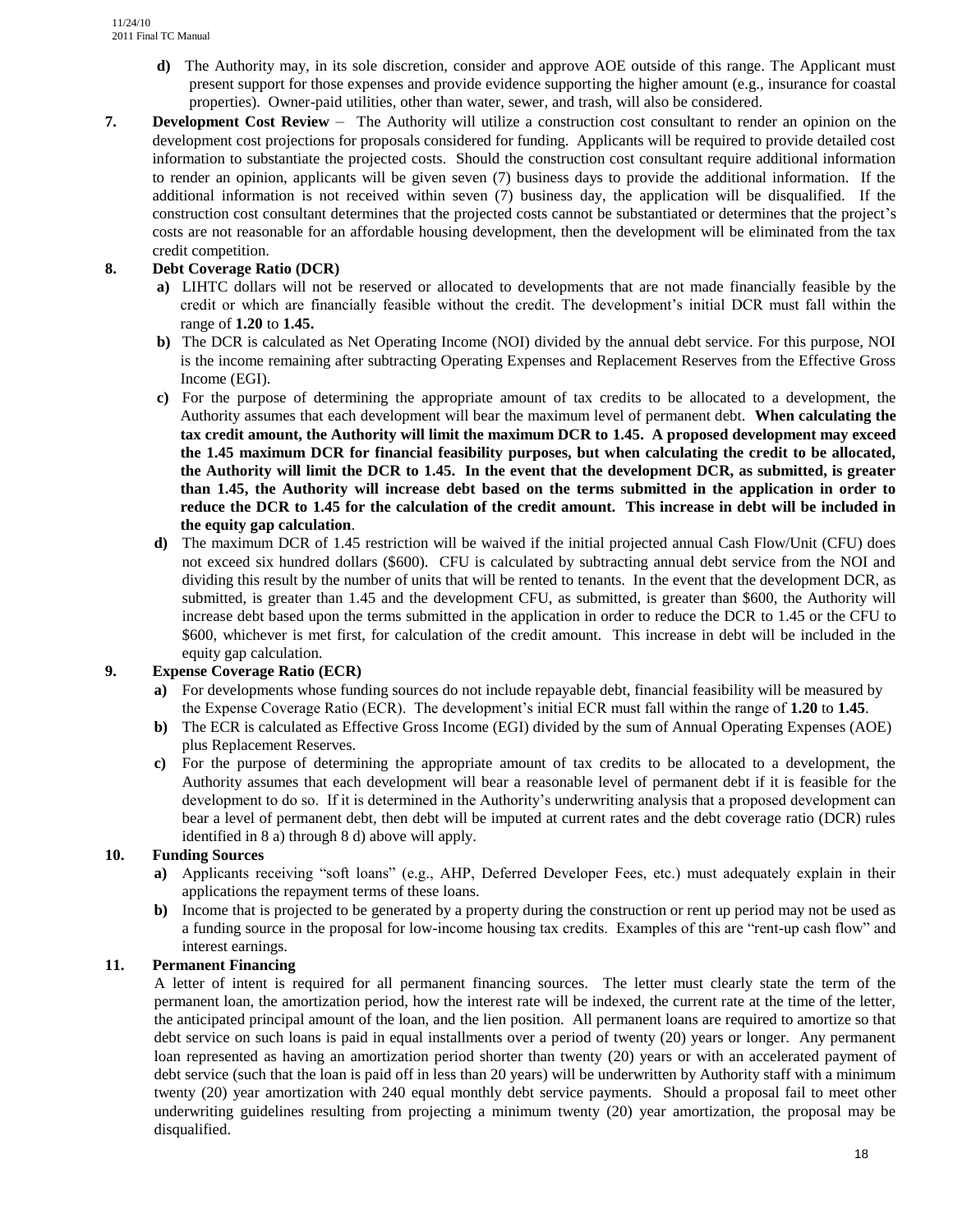# **12. Annual Rent, Expense Trends and Vacancy Rates**

- **a)** Development rents will be trended upward at a two percent (2%**)** annual increase.
- **b)** Operating expenses will be trended upward at a three percent (3%**)** annual increase.
- **c)** For the vacancy rate, the Authority will utilize the greater of seven percent (7%) or the vacancy rate represented in the market study for the primary market area.
- **d)** The pro-forma financial statements must substantiate that the development will maintain a positive cash flow for the full fifteen (15) year period.

# **13. Other Income**

Projected income from services or charges other than monthly rental of dwelling units must be clearly specified with type and amount of income identified in detail in the application for tax credits. Other Income projections may not exceed three percent (3%) of the total potential annual rent. For this purpose, total potential annual rent will be defined as the sum of all rents to be collected assuming one hundred percent (100%) occupancy at the proposed tenant rents as represented in the application for tax credits.

# **14. Brokering / Reselling of Services to Tenants**

Revenue and expenses resulting from acting as a broker or reseller of services to tenants **may not be included** in a proposal for low-income housing tax credits. Examples include, but are not limited to, the brokering or purchase and resale of cable, satellite, and/or internet service to tenants. These activities are not prohibited as long as they are in compliance with IRC Section 42, but income projected to be generated from such endeavors will be excluded when performing the Authority's underwriting analysis.

**15. Minimum Hard Cost Requirement** - The Authority requires a minimum hard cost ratio of not less than sixty-five percent (**65%)** of total development costs.

*Hard Costs* are the following line items on the development cost budget in the Tier Two application:

- Line 1 Land
- Line 2 Existing Structure
- Line 3 Demolition
- Line  $4$  Other (Land & Buildings)
- Line 5 On Site Improvement
- Line 6 Off Site Improvement
- Line 7 Other (Site Work)
- Line 8 New Building
- Line 9 Rehabilitation
- Line 10 Accessory Building
- Line 15 Contractor Contingency

Although the total of soft costs can be up to thirty-five percent (35%) of total developments costs, the Authority and its third party cost consultant will review soft cost budget items to ensure that these costs are within reasonable and acceptable ranges based on current industry standards. If costs are determined to be too high or too low, an explanation of how the costs were determined will be requested. Depending on further review of the explanation, costs may be adjusted as deemed necessary.

- **16. Alternative Plan for AHP Funding Source -** Applications that compete for tax credits and represent that Affordable Housing Program (AHP) funds will be sought from the Federal Home Loan Bank (FHLB) must provide a narrative with the Tier Two application detailing how the funding gap will be filled if not awarded AHP funds. Additionally, revised pages 7, 8 (rental income section only), 9, and 12 (rental income section only) of the application must be attached to the narrative. The only changes allowed are changes in funding sources and rental income. Changes not allowed include, but are not limited to, operating expenses, total development costs, total number of units, and unit mix. This information will be required at the Tier Two application submittal. This requirement may be waived for Applicants that provide a firm commitment of the AHP funding.
- **17. Value Assigned to Land-** For all proposals involving the purchase of land and building(s), the Applicant must provide a detailed explanation of the method used to allocate acquisition costs to land. If the Authority determines that the explanation or method of allocation is inadequate, an appraisal or a copy of the latest tax assessment may be required to support the allocation of costs to land.

#### **18. Appraisals**

- **a)** The Authority reserves the right to require appraisals on all development proposals.
- **b**) If the Authority deems submitted acquisition costs of land and/or buildings to be unusual or excessive, an appraisal will be required.
- **c)** In such a case, the Authority will hire the appraiser at the expense of the Applicant.
- **d)** The land value and building(s) value will be appraised "as is" and reported separately.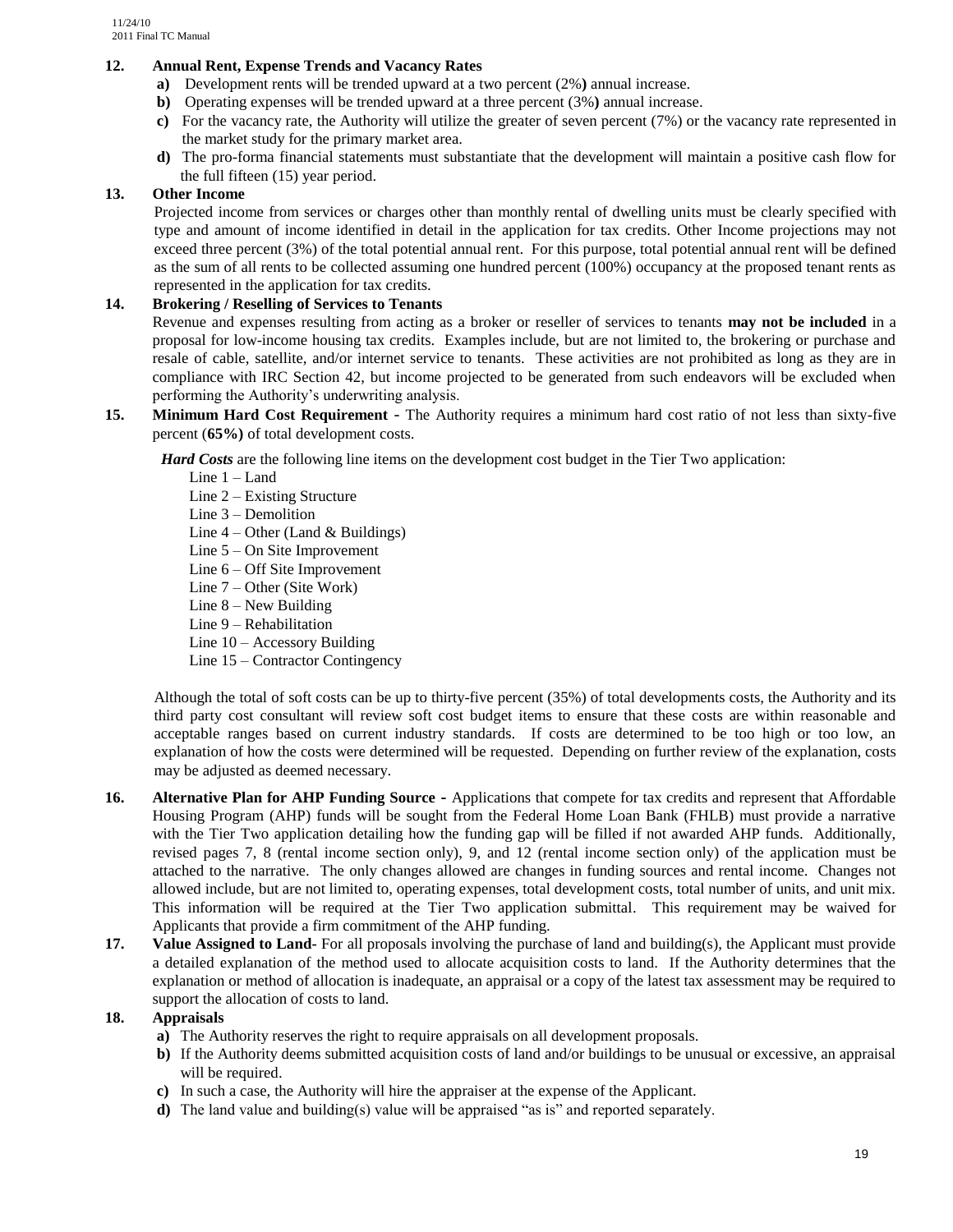- **e)** The Authority will use discretion in allowing acquisition costs in excess of appraised value. These situations will be reviewed on a case-by-case basis and the Applicant must provide justification to support acquisition costs in excess of the appraised value. If the Authority finds the justification offered to be unacceptable, acquisition costs in excess of the appraised value will be excluded from the development's eligible basis.
- **f)** Developments not meeting minimum underwriting requirements or found to be financially infeasible as a result of this reduction will be disqualified.

#### **Syndication Information:**

If the information as to the syndication value is unusual, the Authority in its sole discretion may assign a value based on existing market information. If any elements of the syndication proposal are unusual, the Applicant must provide an explanation. The Authority anticipates underwriting using a minimum 70 cents on the dollar for a syndication factor.

#### **Determination of Credit Award:**

**1.** Equity Gap Calculation:

Equity gap is defined as total development costs minus the total of all non-LIHTC sources of funds (i.e., the development costs not covered by debt financing, grants, etc.). The Authority will impute debt for owner financed developments. **When calculating the tax credit amount to be awarded/allocated, the Authority will limit the maximum DCR to 1.45. In the event that the DCR for the proposal submitted is greater than 1.45, the Authority will increase debt based on the terms stated in the application in order to reduce the DCR to 1.45 for the purpose of calculating the tax credit. This increase in the debt amount will be utilized in the equity gap calculation.** The tax credit amount is calculated so that, over ten years, the allocation equals the excess development costs, thereby "closing" the equity gap. If credits are syndicated, only a portion of the ten (10) year allocation amount is returned to the developer as equity. The rest is used to cover the Syndicator's expenses and reserve requirements. The equity factor is the percentage of the ten (10) year credit returned to the development owner in the form of equity.

A certified statement from the Syndicator or private placement entity identifying the syndication factor per tax credit dollar and the amount of syndication proceeds is required when available, but not later than the PIS date. The equity gap is calculated as follows:

| <b>Total Development Cost</b>   |           |
|---------------------------------|-----------|
| Less:                           |           |
| Total Sources of Funds*         |           |
| <b>Equity Gap</b>               |           |
| Divide by 10 Year Credit Period | $\div 10$ |
| Annual Tax Credit Required      |           |
| Divide by Syndication Value     |           |
| Returned Per Tax Credit Dollar  |           |
| Annual Credit Amount            |           |

\* For the purpose of the equity gap calculation, a developer fee note will not be considered as a source of funding.

#### **2.** Maximum Credit Allowable:

The amount of the tax credit awarded will be limited to the amount necessary to fill the equity gap but cannot exceed the amount determined using the applicable percentage set monthly by the Secretary of the Treasury.

| <b>Total Oualified Basis</b>        |      |
|-------------------------------------|------|
| Multiplied by Applicable Percentage | $\%$ |
| Maximum Annual Credit Amount        |      |

The actual amount of the credit for the development is determined by the Authority.

If the development is eligible for historic tax credits, include a detailed narrative description of the calculation of eligible basis for the historic credit and other information critical to the successful combination of the two (2) tax credit programs.

# **VI. RESERVATION/CARRY-OVER ALLOCATION PROCEDURES**

#### **Notification of Reservation Award:**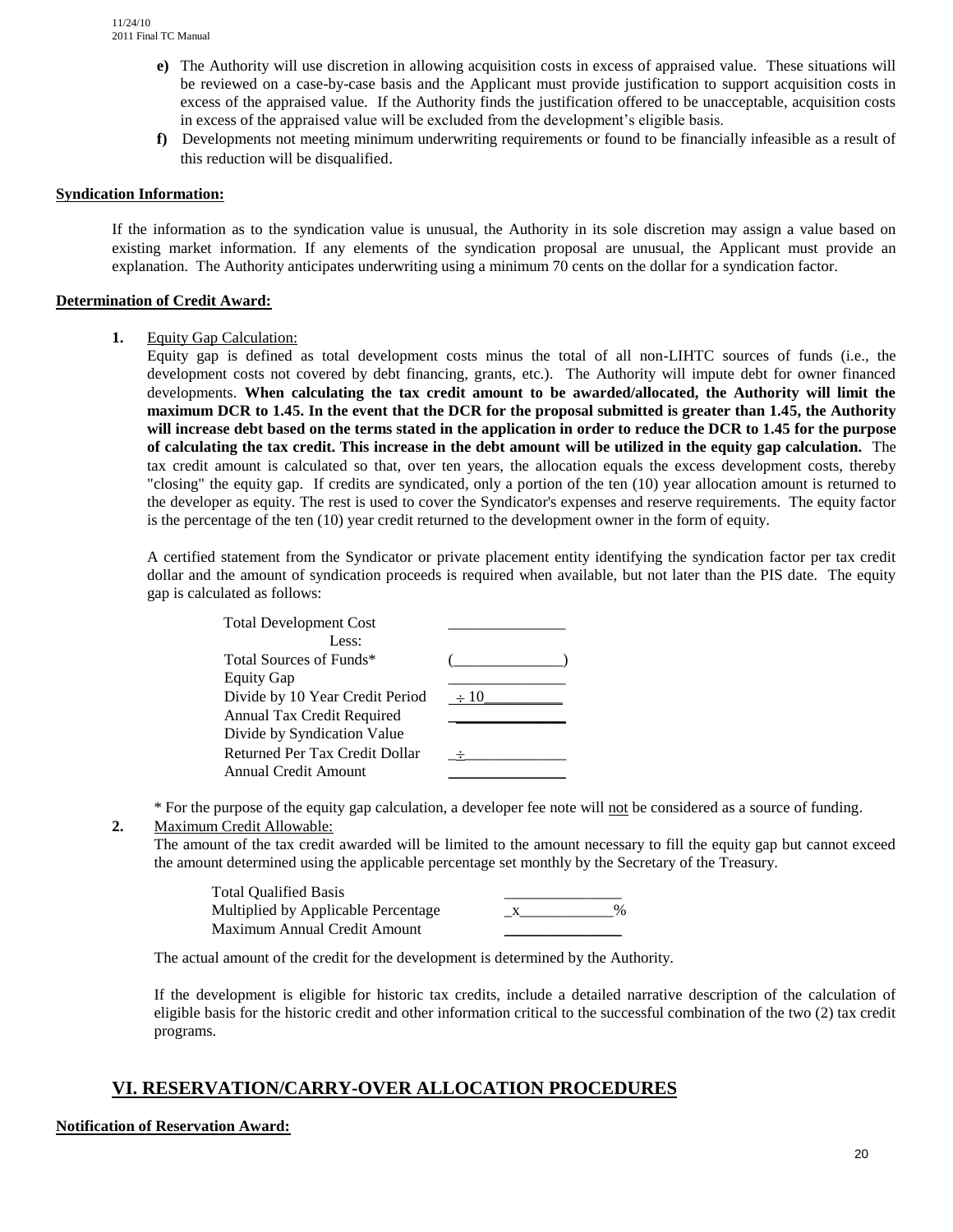**Reservation Certificate** – Reservation Certificates will be sent to Applicants for those developments in order of highest to lowest point score until tax credits have been exhausted. To acknowledge acceptance of the reservation of tax credits, Applicants must execute and return the Reservation Certificates. Once all Reservation Certificates have been executed and returned, the LIHTC Awards List will be released and posted on the Authority's website: [www.schousing.com](http://www.schousing.com/) . The date of the Reservation Certificate is the "Reservation Date."

The amount of tax credits reserved for new construction or rehabilitation costs will be calculated using a minimum applicable percentage rate of nine percent (9%). The amount of tax credits reserved for acquisition costs is based on the **greater of** the tax credit applicable percentage (%) in effect for the month of credit reservation or the applicable percentage (%) in effect for the month of the deadline for Tier Two applications. Applicants who receive a reservation of tax credits will be notified of the dollar amount of tax credits preliminarily reserved and the Reservation Fee which must be submitted to the Authority. Applicants have ten (10) business days from the date of the notification letter to submit fees and the executed original Reservation Certificate. Upon receipt of the Reservation Fee, Construction Inspection Fees, and the executed Reservation Certificate, the Authority will execute the Reservation Certificate and forward a copy to the Applicant.

# **Reservation Certificate Conditions:**

**Reservations of LIHTCs are not transferable**. Any changes in GP, partnership, or individual, etc., listed as the "owner" entity on the initial application will result in cancellation of the reservation of tax credits. A non-refundable Reservation Fee will be charged in an amount equal to ten percent (10%) of the annual LIHTC amount reserved for the development. Applicants must strictly comply with the following reservation conditions:

- **1.** Developments may, because of the limited supply of credit dollars, be offered reservations in an amount less than the maximum amount for which it would otherwise qualify. Additional LIHTC amounts that may become available for reallocation will be reserved only upon payment of a Reservation Fee equal to ten percent (10%**)** of the additional amount awarded.
- **2.** Developments will be subject to three (3) construction inspections by an independent third party consultant during the course of construction. This includes two inspections during the construction phase and a final inspection. In addition, all development plans and specifications will be reviewed for compliance with Exhibit G criteria, for which points were taken, as well as ADA compliance. The Authority's fee schedule for these reviews are as follows:
	- **a)** Construction inspection fee \$750.00 per inspection; and
	- **b)** Plan and specification review \$1,750.00.

A total of \$4,000.00 to cover these reviews is due at the time the executed Reservation Certificate is returned.

- **3.** Developments seeking a Placed-In-Service (PIS) allocation the year in which the reservation was made must submit a PIS application on or before the second Monday in December not later than 5:00 p.m. (EST).
- **4.** Developments with a reservation of LIHTC that will PIS after December 31 of the year in which the reservation was issued must submit an application for a Carryover Allocation to the Authority no later than the date specified in the Reservation Certificate.
- **5.** Issuance of additional regulations by the IRS may change the amounts and terms of the Reservation Certificate, or may cause it to be revoked in order to comply with such regulations.
- **6.** Failure to meet any of the above conditions will render the Reservation Certificate null and void.
- **7.** Any untimely submission of documentation referenced in the Reservation Certificate will result in its cancellation.

# **Carryover Allocation Procedure:**

Applicants receiving a Reservation Certificate will be notified of the requirements to apply for an **allocation** of tax credits at the time of the reservation.

Issuance of a Reservation Certificate does not guarantee that the development will be the recipient of an allocation of LIHTC, nor does it guarantee that, if the development becomes the recipient of an allocation of LIHTC, such credit will be in the amount stated in the Reservation Certificate*.* All allocations will be determined by the Authority. The Authority reserves the right to investigate the validity of any certifications and/or opinions and reserves the right to request supplemental information. Also all allocations will be based upon the determination by the Authority of the least amount of credit which will render the development financially feasible. Should it be determined that the development is financially feasible without an allocation of the credit, then no LIHTC will be allocated to the development and the reservation certificate will be null, void and of no force or effect.

**Carryover Allocations are not transferable**. An application, together with all supporting documentation must be received in the Authority's office on or before the date specified in the Reservation Certificate. No extension will be given.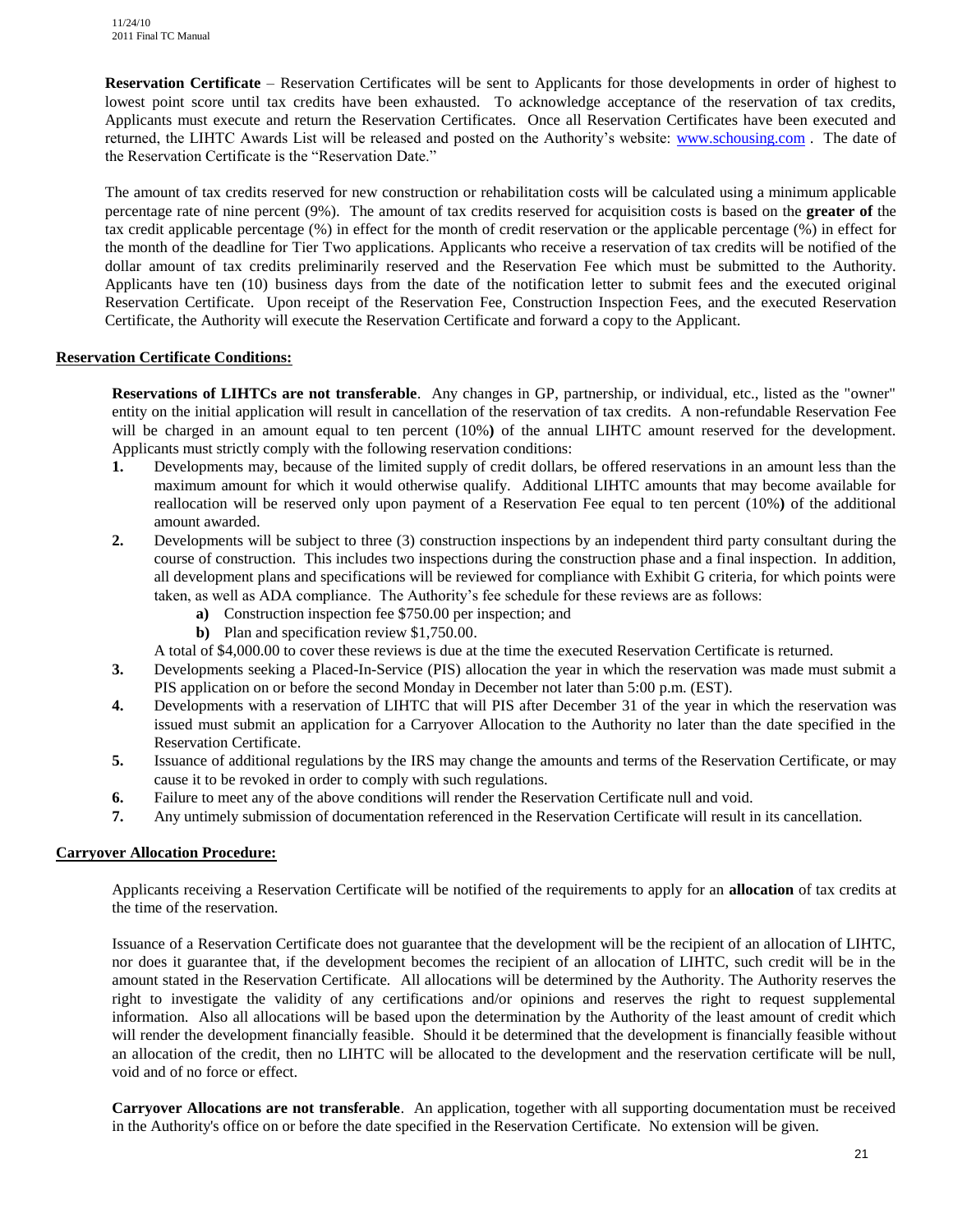If the Carryover Application is complete and deemed eligible, the Authority will mail a Carryover Agreement together with a Binding Agreement for signature. The Applicant must return the original documents by the due date indicated in the notification letter. In addition, the Applicant must enter into an Agreement as to Restrictive Covenants with the Authority and record the covenants in the Office of the Register of Mesne Conveyance (or office of the Clerk of Court if there is no RMC) in the county in which the development is located. The Authority requires the recorded Restrictive Covenants to be submitted within twelve (12) months after the Reservation Date.

# **Verification of Ten Percent Expenditure:**

The Code allows the Verification of Ten Percent Expenditure (10% Test) to be met no later than twelve (12) months after the Carryover Allocation date. However, the Authority requires the Verification of Ten Percent Expenditure (10% Test) to be met no later than six (6) months after the Carryover Allocation date.Any extension of this date will be permitted only at the Authority's discretion and only under circumstances deemed to be beyond the applicant's ability to control. In any event, the Authority will not grant any extension longer than ten (10) months after the Carryover Allocation date.

- **1.** The 10% Expenditure Test application is due and must be submitted in a three ring binder by the due date specified in the Carryover Allocation Agreement. Failure to submit by the due date will result in the cancellation of the LIHTC award.
- **2.** This date will be three (3) weeks after the date that the development is required to have met the 10% Test.
- **3.** In the event that the three (3) week period does not end on a business day, the due date will be extended until 5:00 p.m. (EST) on the next business day.
- **4.** The 10% Test must be complete and correct as of the date on which it is submitted.
- **5.** The 10% Test will be reviewed for completeness and accuracy to allow the Authority to compare the information with **Exhibit A - 10% Expenditure Information Checklist**. If any of the required documents are found to be missing/incomplete the following will apply:
	- **a)** Prior to the application deadline the missing/incomplete document(s) may be submitted without penalty.
	- **b**) After the application deadline the missing/incomplete document(s) may be submitted upon payment of a \$1,000 administrative fee for each business day after the deadline until the documents are submitted.
- **6.** If the missing/incomplete documents are not corrected and resubmitted to the Authority within seven (7) business days following the notification, the development will forfeit its allocation of tax credits.
- **7.** Costs incurred to meet the 10% Test must be certified by an independent (unrelated third party) CPA by the date that the Carryover Allocation Agreement requires the 10% Test information to be submitted to the Authority.

The following documents must be submitted with the 10% Test:

- **1.** Certification of 10% Expenditure (**Exhibit H)**; and
- **2.** Accountant Certification of Costs and 10% Expenditure **(Exhibit I)** (all cost certifications must be issued by a CPA licensed by South Carolina Board of Accountancy); and
- **3.** If land cost is being used to meet the 10% Test then a copy of the executed deed or executed ninety-nine (99) year land lease with a recorder's clock mark or a recorder's receipt must be provided. The grantee on the deed or the land lease must be same entity as the owner listed on the Reservation Certificate and Carryover Allocation application. The recordation date must reflect that the deed or land lease was recorded no later than six (6) months from the allocation date; and
- **4.** Attorney Opinion Letter for 10% Expenditure **(Exhibit F)**; and
- **5.** All supporting documentation required by the application Checklist **(Exhibit A).**

# **VII. DEVELOPMENT PROGRESS REPORT REQUIREMENTS**

# **Exhibit L Progress Reports- (For Developments/Buildings from Reservation through initial Rent-up period):**

- **1.** The Authority will accept **Exhibit L** Progress Reports by fax (803) 896-9189 or email.
- **2.** The Applicant must file quarterly Exhibit L Progress Reports. The first  $(1<sup>st</sup>)$  Report will be due on April 7 of the calendar year following Reservation/Carryover. Subsequent reports are due July 7, October 7, and January 7 thereafter until the development reaches a stabilized occupancy of at least ninety-three percent (93%). "Stabilized occupancy" is defined as sustaining at least ninety-three percent (93%) occupancy for six (6) consecutive months.
- **3.** Exhibit L Progress Reports must accurately describe the status of the development and will be used to track the initial lease-up progress of the development.
- **4.** All developments are subject to inspection by Authority staff at any time.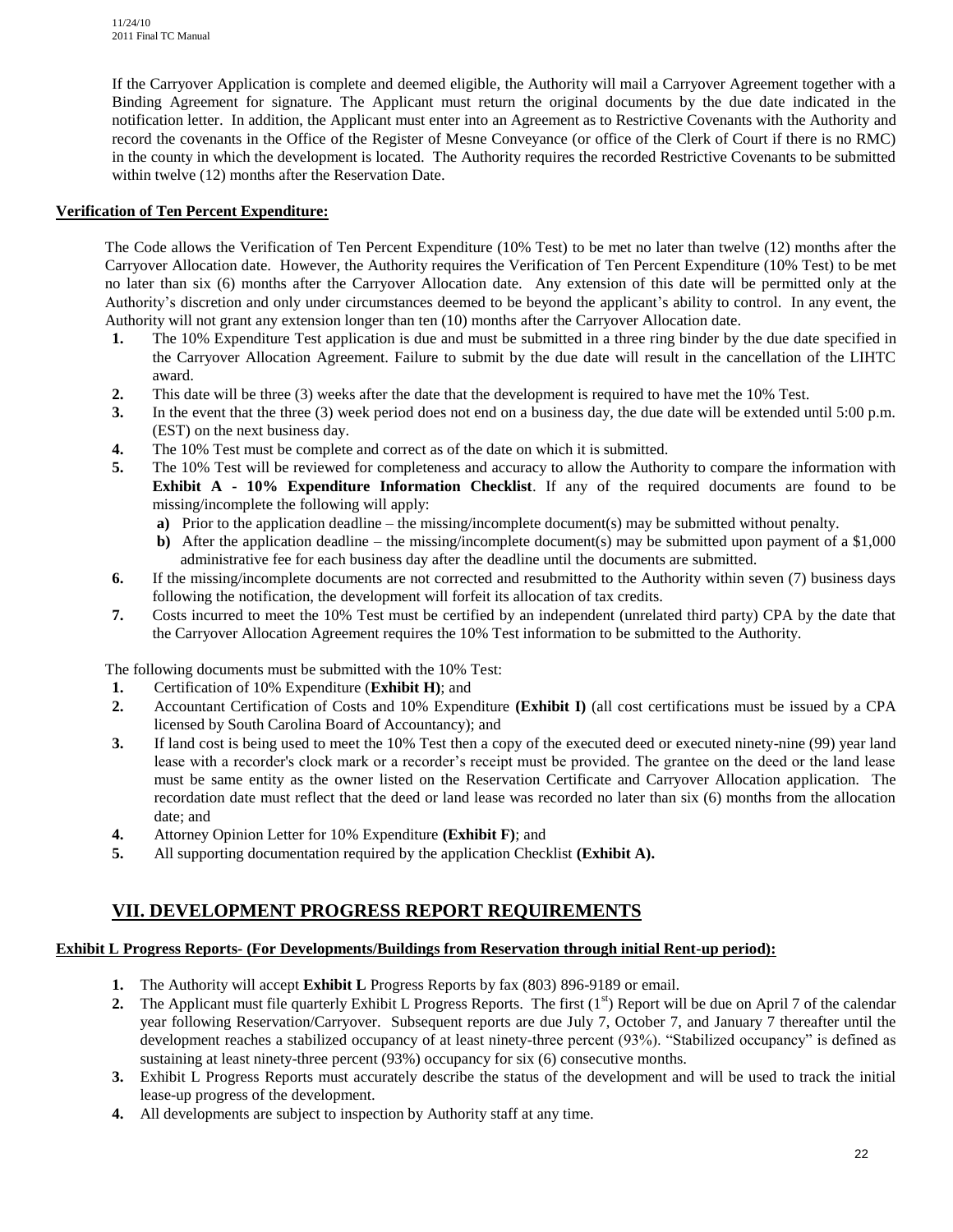**5.** A fine of \$1,000 will be assessed against any development for which Exhibit L Progress Reports are not received by the due date. Report dates falling on Saturday, Sunday, or state holidays will be due the next business day.

Applicants are required to submit Exhibit L Progress Reports until the development reaches stabilized occupancy. Failure to submit the required Exhibit L Progress Report within seven (7) business days of the due date may result in a revocation of the reservation award or Carryover Allocation.

From the date of reservation, the applicant is expected to adhere to the time constraints as outlined below. The Authority may grant a forty-five (45) calendar day extension of certain items for a fee of \$1,000. The Authority will only accept and grant extensions for individual categories and will not accept or approve an overall blanket extension for all categories. All extension requests must be in writing and submitted not less than one (1) week prior to the deadline. Fees must be paid at the same time the extension request is submitted. After the first approved extension the fee for any additional extensions will be \$2,000 per request. Additional extensions will only be made for thirty (30) days at a time.

# **Eight (8) Months after the Reservation Date:**

- **1.** Final architect certified development plans and specifications for LIHTC developments are due to the Authority before 5:00 p.m. (EST) not later than eight (8) months after the reservation date. Development plans and specifications must incorporate all **Exhibit G** design and amenity items. The development architect must include a letter certifying that all design and amenity items are incorporated into the plans and specifications.
- **2.** The land must be purchased by the ownership entity, and the deed and/or land lease recorded as evidenced by a copy of the recorded document. If the recorded deed and/or land lease was previously provided as part of the 10% Test, then another copy is not required.
- **3.** All building permits must be obtained and copies submitted to the Authority.

# **Ten (10) Months after the Reservation Date:**

- **1.** A certified copy of the executed, recorded, FINAL construction mortgage document for all LIHTC developments is due before 5:00 p.m. (EST) not later than ten (10) months after the reservation date. The construction mortgage document must have the recorder's clock mark date stamp showing the date, book, and page number of recording.
- **2.** The executed and recorded Restrictive Covenants for all LIHTC developments are due before 5:00 p.m. (EST), not later than ten (10) months after the reservation date.
- **3.** The executed binding commitment for syndication for all LIHTC developments is due before 5:00 p.m. (EST), not later than ten (10) months after the reservation date.
- **4.** Applicants must list their development on the South Carolina Housing Search website, [www.SCHousingSearch.com](http://www.schousingsearch.com/) . The South Carolina Housing Search website is a database, partially sponsored by the Authority, that assists South Carolina residents in locating available affordable housing units. This is a free service with no fees charged for listing the development or maintaining development information throughout the compliance period. The applicant must provide evidence that the development has been listed on the website.

#### **Twelve (12) Months after the Reservation Date:**

- **1.** All developments must be under construction.
	- **a)** New construction developments must have all footings in place not later than twelve (12) months after the reservation date, as evidenced by photographs submitted with a Progress Report that is certified by the development architect or development engineer. The Authority will allow the use of monolithic slabs as a substitute for the footings requirement.
	- **b)** Rehabilitation developments must have begun actual rehabilitation of the units no later than twelve (12) months after the reservation date, as evidenced by photographs submitted with a Progress Report certified by the development architect.
- **2.** Rehabilitation and new construction must be continuous and progressive from this date to completion. If it is determined that an Applicant started the construction or rehabilitation only to technically meet this requirement, then the Authority will determine that these criteria have not been met.

# **VIII. PLACED-IN-SERVICE ALLOCATION**

Placed-In-Service allocations will be issued only in the name of the Applicant named on the initial application. Transfers subsequent to the issuance of the placed in service allocation are subject to provisions of Section 42 (j) (6) of the Code. If the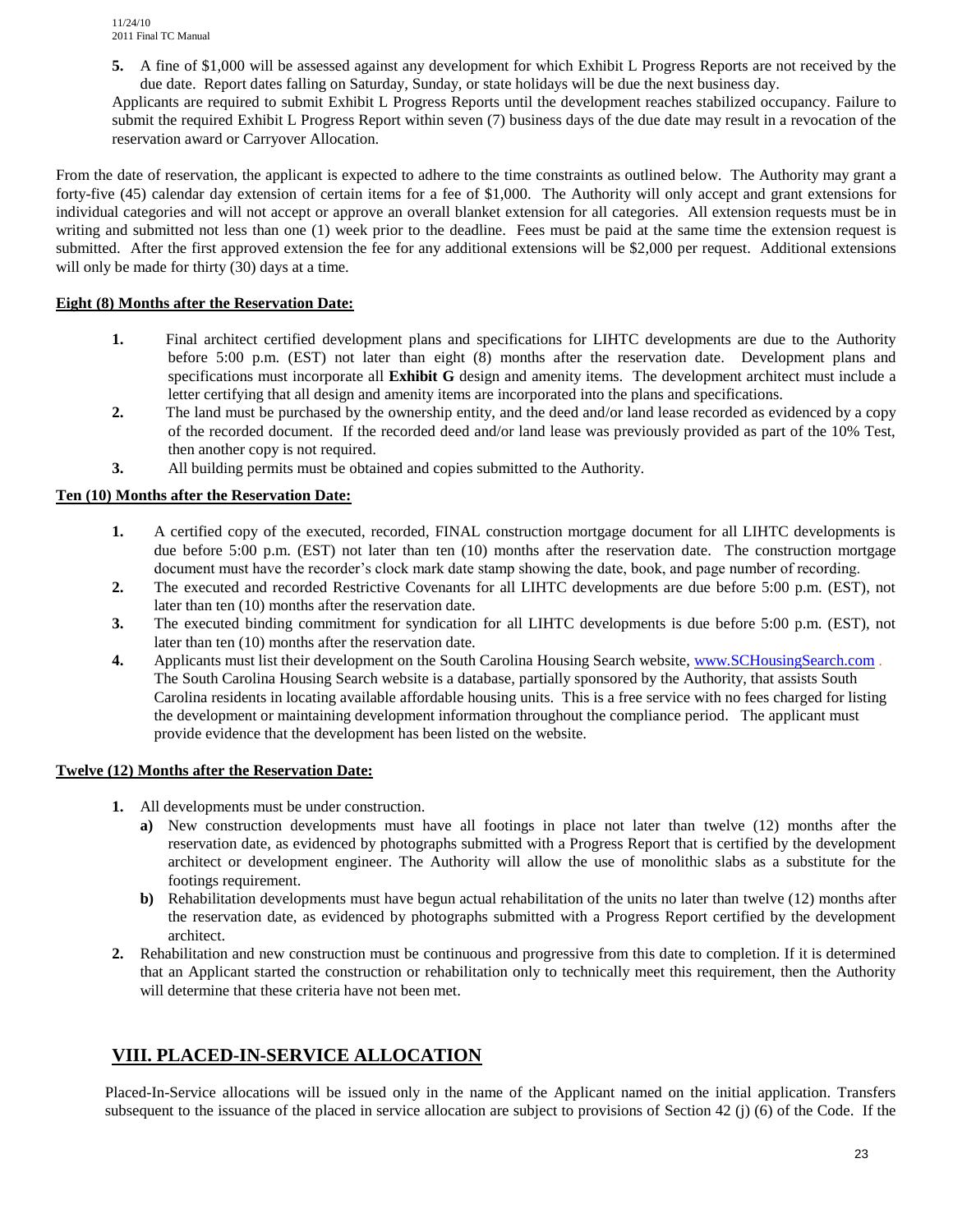Placed-In-Service application is complete and deemed eligible, the Authority will execute and mail a Form 8609 to the owner following the final underwriting.

# **Placed-in-Service Allocation Requirements:**

The Authority will issue a Form 8609 on a building-by-building basis; however, a Form 8609 will not be issued to a multibuilding development until the last building in the development has been placed in service*.* In addition, **the Authority requires that all rental units in all buildings be complete and suitable for occupancy before a Form 8609 will be issued.** The owner must submit to the Authority a Placed-In-Service application on or before the second Monday in December not later than 5:00 p.m. (EST). The Placed-In-Service application must be submitted in a three ring binder and must include the following:

- **1.** All unpaid fees or charges owed the Authority to include development monitoring or administrative fees; and
- **2.** All applicable updated attorney opinion letters, (**Exhibits C, D, & E** ), and final allocation CPA certification package (**Exhibits J-1, J-2, J-3 & J-4**); and
- **3.** A final partnership agreement, if the owner entity on the application is a partnership, must be submitted. The final partnership agreement must reflect the annual LIHTC allocation and syndication proceeds. If the owner entity is a limited liability corporation, the operating agreement must also be submitted; and
- **4.** All supporting documentation required by the application Checklist (**Exhibit A**).

This process is subject to change to comply with additional guidance, notices, or regulations issued by the IRS. All deadlines have been established to allow the Authority sufficient time for processing and underwriting. The owner must enter into any agreements that may be required by federal regulations to return unused credits.

#### **Placed-In-Service Application Submission:**

Placed-In-Service applications are due on or before the second Monday in December not later than 5:00 p.m. (EST). The development's compliance monitoring fees, for the first fifteen (15) years, payable in certified funds, must be included or the application will not be accepted. The fee is equal to **\$35.00** for each LIHTC unit in the development. Once the development begins year sixteen (16) of the extended compliance monitoring period, the Authority will collect the then current monitoring fee on an annual basis.

- **1.** Placed-In-Service applications not received by the due date stated above may be submitted until 5:00 p.m. (EST) on the last business day in December, upon payment of an administrative fee equal to \$1,000 for each business day after the second Monday in December. All administrative fees must be paid to the Authority when the late application is submitted.
- **2.** Placed-In-Service applications will be reviewed in the order received for completeness, allowing staff to review the submission against the application Checklist (**Exhibit A-Placed-In-Service Checklist**). If any of the required documents are found to be incomplete or missing, the following will apply:
	- **a)** Prior to the second Monday in December the documents may be submitted without penalty.
	- **b)** After the second Monday in December the documents may be submitted upon payment of a \$1,000 administrative fee for each business day after notification until the documents are submitted.
- **3.** If the Authority does not receive the corrected or missing documents and administrative fee within ten (10) business days following December 31, the development will lose its allocation of tax credits.
- **4. The Authority requires that all units in all buildings must be one hundred percent (100%) complete and available for immediate occupancy by the placed in service deadline.** This must be documented by the Certificates of Occupancy or the equivalent provided by the local government entity. Failure to meet this criterion will result in cancellation of the LIHTC allocation.
- **5.** After a Placed-In-Service application is submitted, the Authority will review the application and inspect the development to ensure it was constructed as described in the application and in accordance with the representations contained in **Exhibit G.** The development must comply with **Exhibit G** before any Form 8609 will be issued.
- **6.** Should the Authority be required to amend a Form 8609 due to errors in the application submitted, the Applicant must submit an administrative fee of \$100 for each corrected Form 8609. This fee must be paid prior to the issuance of the corrected Form 8609.
- **7.** In accordance with Revenue Procedure 94-57, the IRS will treat the gross rent floor defined in Section  $42(g)(2)(a)$  for a building as taking effect on the date that an allocation of tax credits is made to the building unless the owner elects to have the gross rent floor take effect on the date that the building is placed in service. For buildings described in Section  $42(h)(4)(B)$  (a bond financed building), with respect to the gross rent floor effective date for each building in the development, the building owner must submit an executed gross rent floor designation (**Exhibit N**) with the Placed-In-Service application.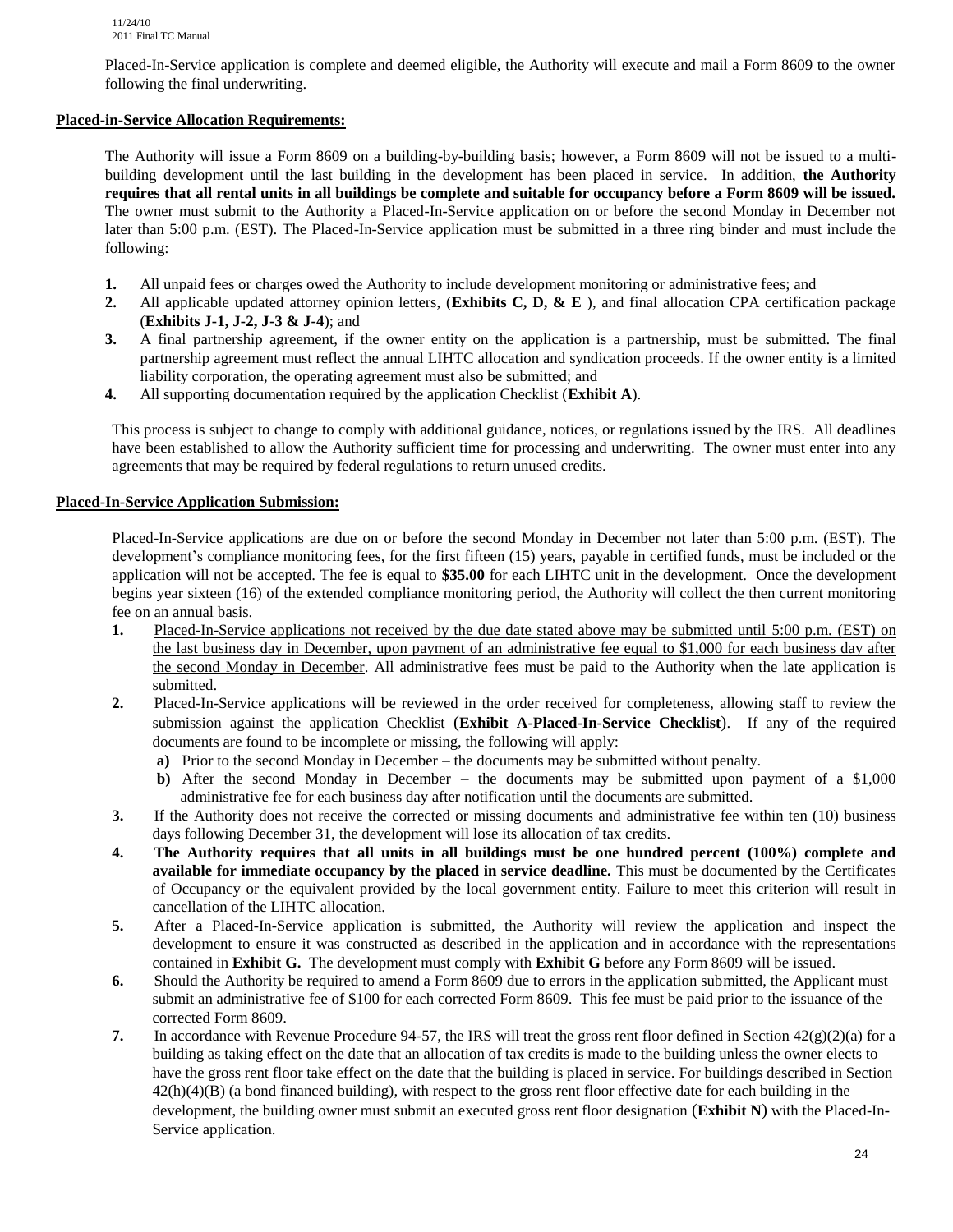#### **Cost Certification Requirements:**

As part of the application for final allocation of tax credits, the Applicant is required to submit a cost certification acceptable to the Authority. **The cost certification must be in the form outlined in Exhibit J-2 and must include line item costs and a building-by-building breakout of building designation, building identification number, address, applicable fraction, placed in service date, applicable federal rate, and eligible and qualified basis costs.** The cost certification must be prepared and certified as to accuracy by a CPA licensed by the South Carolina Board of Accountancy. It must also state that a significant portion of the CPA's practice relates to tax matters and the interpretation of the Code. It must include a statement that a final copy of all costs incurred has been reviewed and is in accordance with the requirements of the LIHTC Program. The certification must indicate that after careful review and investigation into the eligible basis, the costs that are not includable have been excluded from the eligible basis. The Authority considers ineligible costs to include, but not to be limited to, costs for land, reserves, syndication, and permanent loan origination fees. **The Authority reserves the right to require an attorney opinion for costs that are questionable as to their eligibility for tax credit purposes. The Authority assumes no responsibility for determining which costs are eligible and urges the Applicant and their tax attorney/CPA to perform an independent investigation into the eligibility of all cost items.**

# **IX. COMPLIANCE MONITORING PROCEDURES**

These procedures are applicable to all buildings receiving LIHTC to include tax-exempt bond financed developments. Section 1.42-5 (a) of U.S. Treasury Regulations (the "Regulations") requires that each QAP include a procedure that the housing credit agency will follow in monitoring for noncompliance with the provisions of the Code and in notifying the IRS of any noncompliance of which the Authority becomes aware. The procedure for monitoring contained in the QAP must contain procedures consistent with the Regulations that address the following areas: record keeping and record retention; certification and review; on-site inspection; and notification as to noncompliance. This section of the LIHTC Manual complies with the mandate of the Regulations. The Authority reserves the right to make such alteration or amendment to its monitoring procedures as may be required. Such alteration or amendment is expressly permitted without further public hearings. The specific procedures that owners must follow to remain in compliance with program requirements are outlined in the LIHTC Compliance Monitoring Manual. Changes and updates to the manual can be found on the Authority's web site. The web site address is www.schousing.com.

#### **Record Keeping:**

In the manner prescribed by the Authority, the owner of a LIHTC development must keep records for each building in the development to which an allocation has been made that show for each year of the compliance period:

- **1.** The total number of residential rental units in the building (including the number of bedrooms and the size, in square feet, of each residential rental unit);
- **2.** The percentage of residential rental units in the building which are LIHTC units;
- **3.** The rent charged on each residential rental unit in the building (including utility allowances);
- **4.** The number of occupants in each LIHTC unit;
- **5.** The LIHTC vacancies in the building and information that shows when, and to whom, the next available units were rented;
- **6.** The annual income certification of each low-income tenant per unit. The Tenant Income Certification Form (TIC) or other Authority approved income certification must be signed and dated by each adult member of the household and executed on or before the date of initial move-in. Thereafter, gross annual household income must be re-certified every twelve (12) months unless the owner has applied for and received the Waiver of Annual Income Re-certification as described in IRS Revenue Procedure 94-64;
- **7.** Documentation to support each low-income tenant's income certification consisting of verifications of income from third parties such as employers or state agencies paying unemployment compensation. Such third party verifications may be supported by copies of the tenant's federal income tax returns or W-2 forms. All income verification documentation must be received before the TIC may be executed. Income verifications are valid for one hundred twenty (120) days from the date of the verifying party's signature or printout. Owners may not rely on verifications that are more than one hundred and twenty (120) days old to support an annual income certification. Tenant income must be calculated in a manner consistent with the determination of income under Section 8 and not in accordance with the determination of gross income for federal income tax liability. In the case of a tenant receiving housing assistance payments under the Section 8 program, the documentation requirement of this paragraph is satisfied if the public housing authority administering the Section 8 program provides the building owner with a statement that the tenants' income does not exceed the applicable income limit under Section  $42(g)$ ;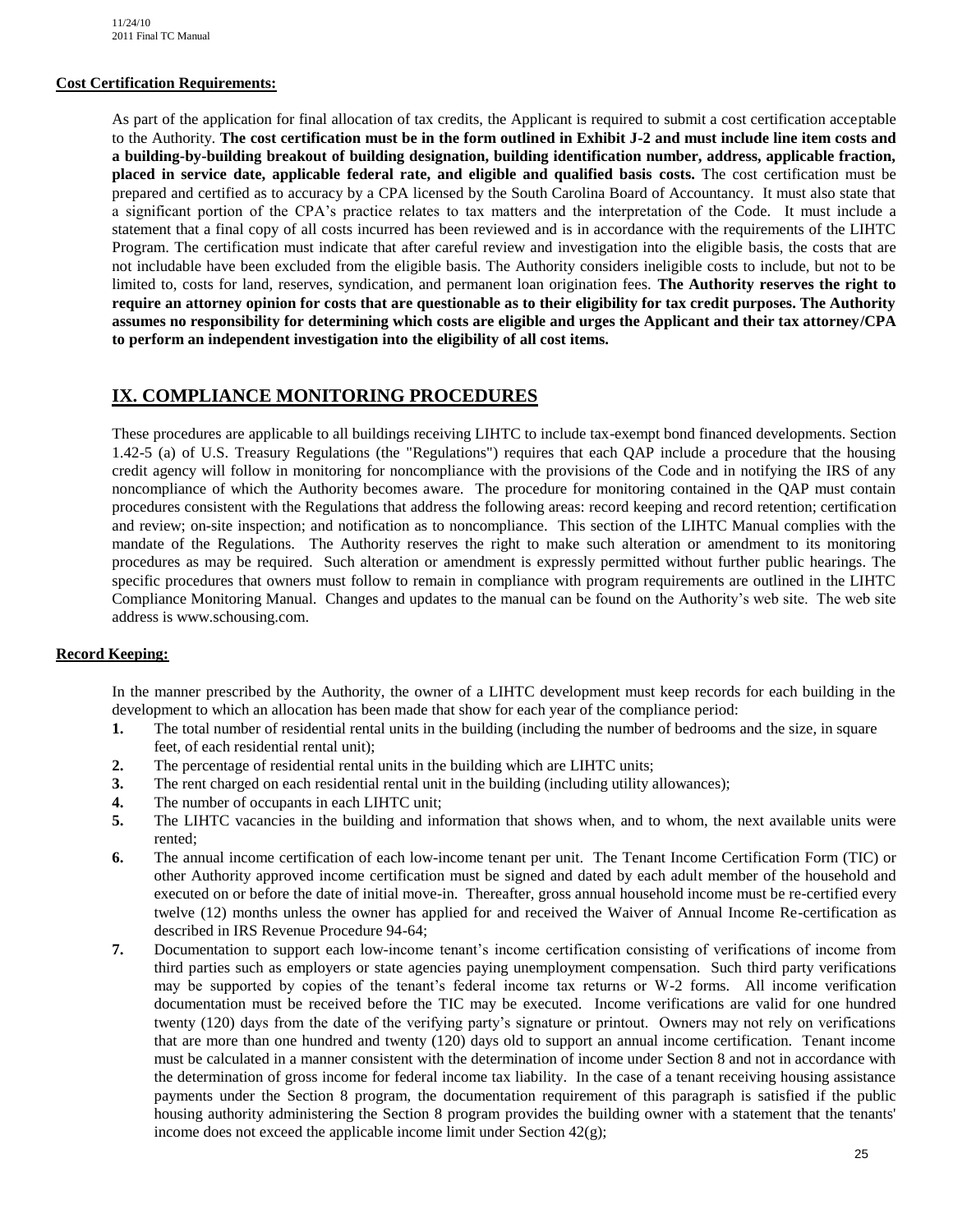- **8.** The eligible basis and qualified basis of the building at the end of the first year of the credit period;
- **9.** The character and use of the nonresidential portion of the building included in eligible basis under Section 42(d) (for example, (i) tenant facilities that are available on a comparable basis to all tenants and for which no separate fee is charged for use of the facilities, or (ii) facilities reasonably required by the development);
- **10.** Copies of executed IRS Forms 8609, Schedules A, Forms 8586, or other applicable documentation filed with the IRS for the purposes of claiming the LIHTC must be retained and available for inspection for the entire compliance period.

#### **Record Retention:**

Other than the records for the first year of the credit period, the owner of a LIHTC development must retain the records for at least six (6) years after the due date (with extensions) for filing the federal income tax returns for that year. The records for the first year of the credit period must be retained for at least six (6) years beyond the due date (with extensions) for filing the federal income tax return for the last year of the compliance period of the building.

#### **Annual Owners Certification:**

The owner of a LIHTC development must provide to the Authority on or before the first day of February of each year after a development has been placed in service, an annual Owner's Certification for the preceding calendar year which certifies:

- **1.** The development met the requirements of the twenty percent (20%) of the units at fifty percent (50%) of AMI requirement under Section  $42(g)(1)(A)$ , or the forty (40%) of the units at sixty (60%) of the AMI requirement under Section  $42(g)(1)(B)$ , whichever set-aside was applicable to the development;
- **2.** If applicable, the development met the fifteen percent (15%) of the units at forty percent (40%) of AMI requirement under Sections 42(g)(4) and 142(d)(4)(B) for "deep rent skewed" developments;
- **3.** There was no change in the applicable fraction (as defined in Section  $42(c)(1)(B)$ ) of any building in the development, or that there was a change and a description of the changes;
- **4.** The owner has received an annual income certification from each low-income tenant, and documentation which supports the accuracy of that certification, or, in the case of tenants receiving Section 8 housing assistance payments, a statement from the public housing authority, or the owner has a re-certification waiver letter from the IRS in good standing that waives the requirement to obtain third party verification at re-certification and has received an annual income certification from each low-income household and documentation to support the certification at their initial occupancy;
- **5.** Each LIHTC unit in the development was rent-restricted under Section 42(g)(2);
- **6.** All units in the development were for use by the general public and used on a non-transient basis (except for transitional housing for the homeless under Section  $42(i)(3)(B)(iii)$ ;
- **7.** Under the Fair Housing Act, 42 U.S.C. 3601-3619, no finding of discrimination to include any adverse final decision by HUD, an adverse final decision by a substantially equivalent state or local fair housing agency, or an adverse judgment from a federal court;
- **8.** Each building in the development was suitable for occupancy, taking into account local health, safety, and building codes, and the state or local government unit responsible for making building code inspections did not issue a report of a violation for any building or LIHTC unit in the development;
- **9.** There was no change in the eligible basis (as defined in Section 42(d)) of any building in the development, or if there was a change, the nature of the change (for example, a common area has become commercial space, or a fee is charged for a tenant facility formerly provided without charge);
- **10.** All tenant facilities included in the eligible basis under Section 42(d) of any building in the development, such as swimming pools, other recreational facilities, parking areas, washer/dryer hookups, and appliances were provided on a comparable basis without charge to all tenants in the building;
- **11.** If a LIHTC unit in the building became vacant during the year, that reasonable attempts were or are being made to rent that unit or the next available unit of comparable or smaller size to tenants having a qualified income before any units in the development were or will be rented to tenants not having a qualifying income;
- **12.** If the income of tenants of a LIHTC unit in the development increased above the limit allowed in Section  $42(g)(2)(D)(ii)$ , the next available unit of comparable or smaller size in the development was or will be rented to tenants having a qualifying income;
- **13.** The LIHTC extended commitment as described in Section 42(h)(6) was in effect (for buildings subject to Section  $7108(c)(1)$  of the Revenue Reconciliation Act of 1989), including the requirement that an owner cannot refuse to lease a unit in the development to a tenant because the tenant holds a voucher or certificate of eligibility under Section 8 of the United States Housing Act of 1937, 42 U.S.C. 1437f, and the owner has not refused to lease a unit to a tenant based solely on their status as a holder of a Section 8 voucher or certificate of eligibility under Section 8 of the United States Housing Act of 1937, 42 U.S.C.1437f;
- **14.** The development meets the provisions, including any special provisions, outlined in the LIHTC extended use commitment;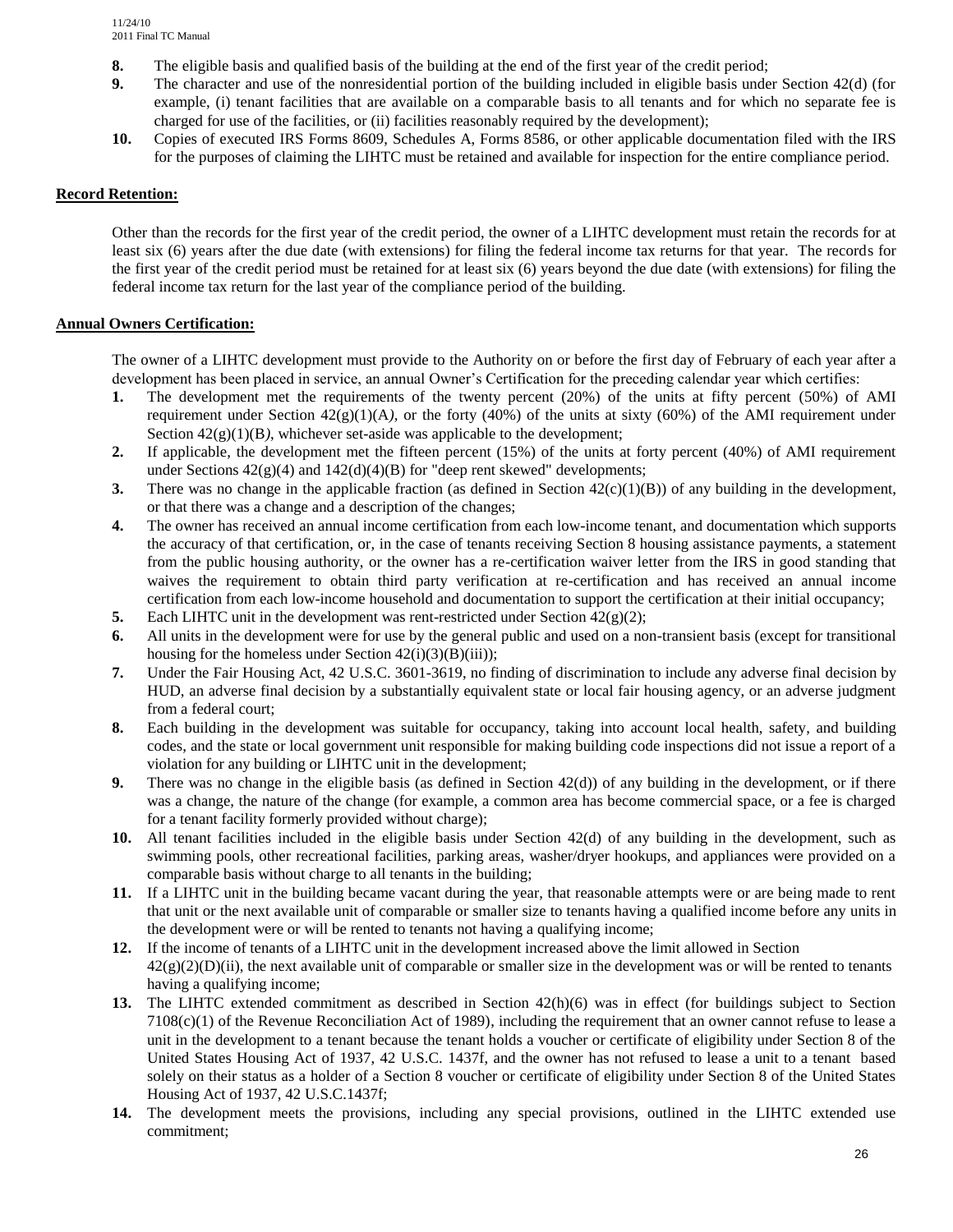- **15.** The owner received its credit allocation from the portion of the state ceiling for a development involving "qualified nonprofit organizations" under Section  $42(h)(5)$  of the Code and its nonprofit entity materially participated in the operation of the development within the meaning of Section 469(h) of the Code;
- **16.** There has been no change in the ownership or management of the development, or provide details of changes in ownership or management of the development.

#### **Document Review:**

Annually, the Authority will inspect at least thirty-three percent (33%) of LIHTC developments to which it has made an allocation under the Code. In each development selected for review, the Authority will review the low-income certifications, the documentation the owner has received to support that certification, and the rent record for no fewer than twenty percent (20%) of the LIHTC units located in each such development. Records relating tenant income, supporting documentation and rent records will be selected at random by the Authority's monitoring officer at the time the review is held. In addition, the Authority's monitoring officer will conduct a physical inspection of each LIHTC unit that receives a record review. The purpose of the physical inspection is to determine whether the units meet Uniform Physical Condition Standards as defined by HUD. The owner will be notified prior to the arrival of the Authority's compliance monitoring officer conducting the management review.

The Authority will review all required certifications submitted to determine whether or not the requirements of the Code have been complied with by the owner. As necessary, the Authority will review documentation to support a nonprofit's continued participation in the development throughout the compliance period as described in the development agreement.

#### **Frequency of Certification Documents:**

Certifications are required annually each year of the credit period. The Certifications are a legally binding document to be made under oath and subject to the penalties of perjury as provided by law. The Authority reserves the right to require additional submissions of any Certifications for review more frequently than an annual basis.

#### **Physical Inspection of LIHTC Development:**

The Authority reserves the right to perform a physical inspection at its discretion of any LIHTC development. The Authority's right to perform such inspection shall be ongoing and shall continue at least through the end of the compliance period and any extended use period.

#### **Authority Retention of Records:**

The Authority will retain records of noncompliance or failure to certify for a period of six (6) years beyond the Authority's filing of the respective Form 8823. In all other cases the Authority shall retain certifications, inspection reports and other records for a period of three (3) years from the end of the calendar year in which the Authority has received or generated the certifications or reports.

#### **Notification of Noncompliance:**

The Authority will provide written notice to the owner of a LIHTC development if the Authority does not receive the required certifications, if it is not permitted to review tenant income certifications, supporting documentation and rent records, or if it discovers by inspection, review, or in some other manner, that the development is not in compliance with the provisions of the Code.

The Authority will file Form 8823, "Low-Income Housing Credit Agencies Report of Noncompliance" with the IRS no later than forty-five (45) days after the end of the Cure Period (including any permitted extensions), and no earlier than the end of the Cure Period, whether the noncompliance or failure to certify has been corrected*.* The Authority shall explain on Form 8823 the nature of the noncompliance or failure to certify and shall indicate whether the owner has corrected the noncompliance or failure to certify. Any change in either the applicable fraction or the eligible basis that results in a decrease in the qualified basis of the development under Section  $42(c)(1)(A)$  is noncompliance and must be reported to the IRS. Should the Authority report on Form 8823 that a building is entirely out of compliance and will not be in compliance at any time in the future, the Authority need not file additional Form 8823's in subsequent years to report that building's noncompliance.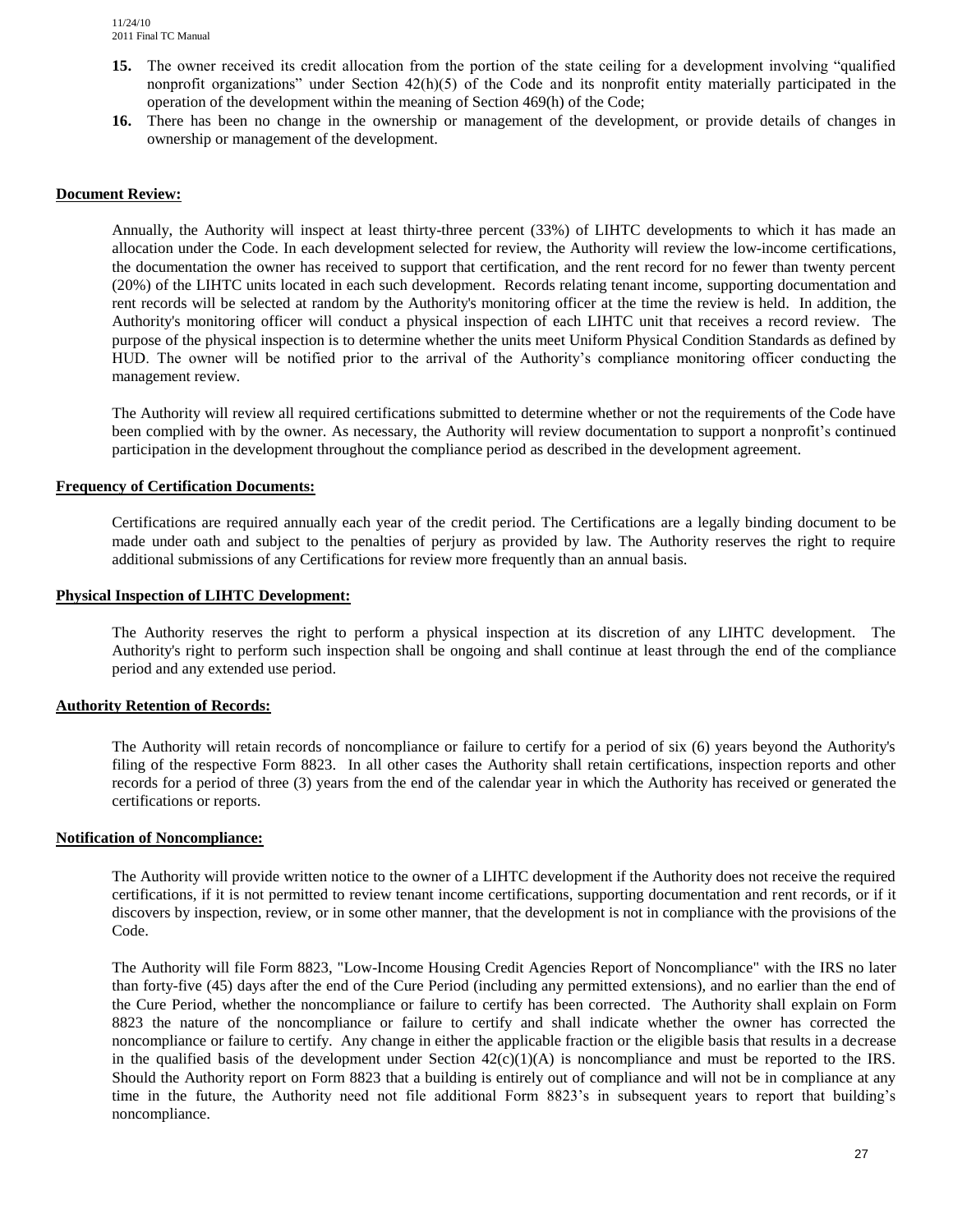### **Cure Period:**

The owner will be given the opportunity to supply any missing documentation or correct physical deficiencies to bring the development into compliance with the Code requirements. The Cure Period will not exceed ninety (90) days and will begin on the date of the written notice given by the Authority. The Cure Period for violations that threaten the health and/or safety of tenants will not exceed forty-eight (48) hours. The Authority may grant an extension an additional period not to exceed six (6) months only in the event of judicially caused delays in the eviction of tenants.

### **Compliance Monitoring Fees:**

The owner of each building to which an allocation of LIHTC has been made by the Authority, prior to the 2011 tax credit funding cycle, shall pay to the Authority an annual compliance monitoring fee of **\$35** for each LIHTC unit contained in each building. All compliance monitoring fees must be certified funds paid to the Authority within thirty (30) days of the date on which the building is PIS and on or before the first day of February of each succeeding year throughout the remainder of the fifteen (15) year compliance period and any extended use period. Checks should be made payable to the Authority. The Authority will assess a ten percent (10%) late fee of the total outstanding balance for payments received after thirty (30) days from the date due. The minimum late fee will be **\$50**. The Authority reserves the right to make adjustments in the amount of the annual compliance monitoring fee to defray the cost of compliance monitoring. Such an adjustment by the Authority shall not be treated as an amendment of the QAP.

Developments receiving non-competitive tax credits in conjunction with tax exempt bonds issued by the Authority shall pay monitoring fees according to the bond program. If the bond program's compliance period expires prior to the end of the tax credit compliance period, monitoring fees shall be assessed as described above. Developments receiving non-competitive tax credits in conjunction with tax exempt bonds not issued by the Authority shall pay monitoring fees as described above.

# **X. DEVELOPMENTS UTILIZING NON-COMPETITIVE TAX CREDITS WITH TAX EXEMPT BOND FINANCING**

#### **Preliminary Opinion of Eligibility (QAP Requirements):**

Developments proposed for financing by private activity bonds may be eligible to receive an approximate four percent (4%) tax credit without competing for an allocation of tax credits. To be considered for a non-competitive allocation, a development must satisfy the requirements of Sections  $42(h)(4)$ ,  $42(m)(1)(D)$  and  $42(m)(2)(D)$  of the Code. The development must also comply with the applicable procedures and requirements of the QAP and this LIHTC Manual. The LIHTC allocated to a development shall not exceed the amount the housing credit agency determines is necessary for its financial feasibility and viability as a qualified low-income housing development throughout the credit period.

To receive an allocation of tax credits, a bond-financed development must be eligible to receive a tax credit allocation under the QAP for the year in which the application for bond financing is filed with the Authority. If tax credits are sought as a funding source, the Applicant must notify the Authority of this at the time of the application for bond financing. Upon notification that a development intends to utilize non-competitive LIHTC, the Authority will evaluate the proposal and will provide a preliminary, non-binding statement as to whether the development, as described to the Authority, is eligible to receive funding under the current QAP. This preliminary Authority evaluation of the proposal will consist of reviewing the site and market of the proposed development for conformity with the QAP. The site must meet all Tier One site threshold criteria for consideration for tax credits. If the project is to be financed by bonds offered for sale to the public, the market study must be ordered by the DUS lender and prepared by an independent third-party analyst. If the project is to be financed by bonds that are privately placed or sold as a limited offering to sophisticated investors, the Applicant will notify the Authority and the Authority will either order the market study at the Applicant's expense or require the bond purchaser to order a market study prepared by an independent third-party analyst. The Authority reserves the right to use its own judgment in making a final decision on the site and/or market.

For a development proposing rehabilitation, a Physical Needs Assessment Report (PNA) must be submitted with the Tier One site and market information. The PNA must follow the guidelines provided in the LIHTC Manual. Developments must meet the minimum rehabilitation standards and all mandatory construction design criteria identified in the QAP and LIHTC Manual to be eligible for low-income housing tax credits.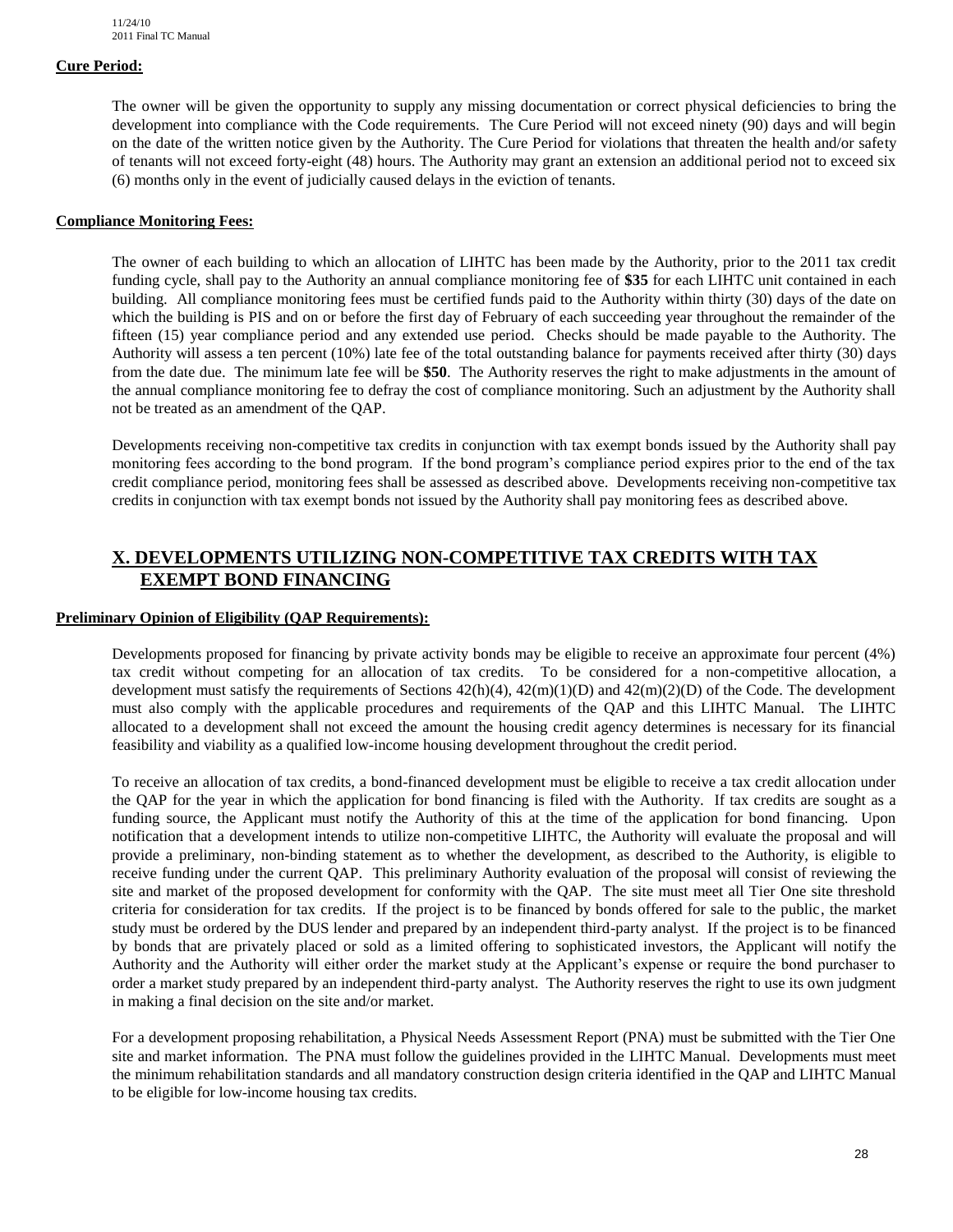If the Authority review is favorable, the preliminary, non-binding statement provided by the Authority shall state: (i) that it is based upon information provided to the Authority regarding the development, the accuracy of which has not been finalized; (ii) that it assumes that the development as PIS will exactly match the development described to the Authority; and (iii) that the opinion is preliminary, non-binding, and may not be relied upon by any party. THE APPLICANT ASSUMES ALL RISK FOR REPRESENTATIONS MADE TO THE AUTHORITY IN THE APPLICATION FOR FINANCING.

# **Application for an Allocation of Non-Competitive LIHTC:**

For bond-financed developments that are seeking LIHTC, an application for LIHTC must be submitted to the Authority only after the development is Placed-In-Service. A Final Cost Certification Package, prepared and certified as to accuracy by a third-party Certified Public Accountant licensed by the South Carolina Board of Accountancy, must accompany this application. This cost certification must follow the format and guidelines identified in the LIHTC Manual. In addition, the CPA must attest that the 50% aggregate basis test has been met to qualify the development for tax credits. This requirement shall be met with a signed opinion accompanied by the CPA's detailed calculation of the aggregate basis financed by the taxexempt bonds.

The development must meet all financial underwriting standards identified in the QAP and LIHTC Manual except those that are superceded by the following requirements applying only to developments with tax-exempt bond financing:

**1. Operating Reserves:** Bond-financed developments are required to establish and maintain minimum operating reserves equal to three (3) months of projected operating expenses. These reserves must be established at the time the development places-in-service.

**2. Developer Fees:** Developer fees are limited as a percentage of development costs adjusted for project size. For new construction and/or rehabilitation costs, the sum of Developer Fees + Developer Overhead + Consulting Fees is limited as follows:

| Up to $100 \text{ units}$ | 15% of Adjusted Development Costs*   |
|---------------------------|--------------------------------------|
| $101 - 150$ units         | 12.5% of Adjusted Development Costs* |
| 151 units or more         | 10% of Adjusted Development Costs*   |

For acquisition costs, the sum of Developer Fees + Developer Overhead + Consulting Fees is limited to a maximum of 5% of Adjusted Development Costs.\*

Adjusted Development Costs\* are defined below. Line numbers refer to page 10 of the LIHTC application:

Total Development Cost (Line 51) Less Land (Line 1) Less Consulting Fees (Line 20) Less Developer Fees (Line 45) Less Developer Overhead (Line 46) Less Other Developer Costs (Line 47)

If an identity of interest exists between the developer and any construction contractor, any payments rebated to the developer must be identified and itemized.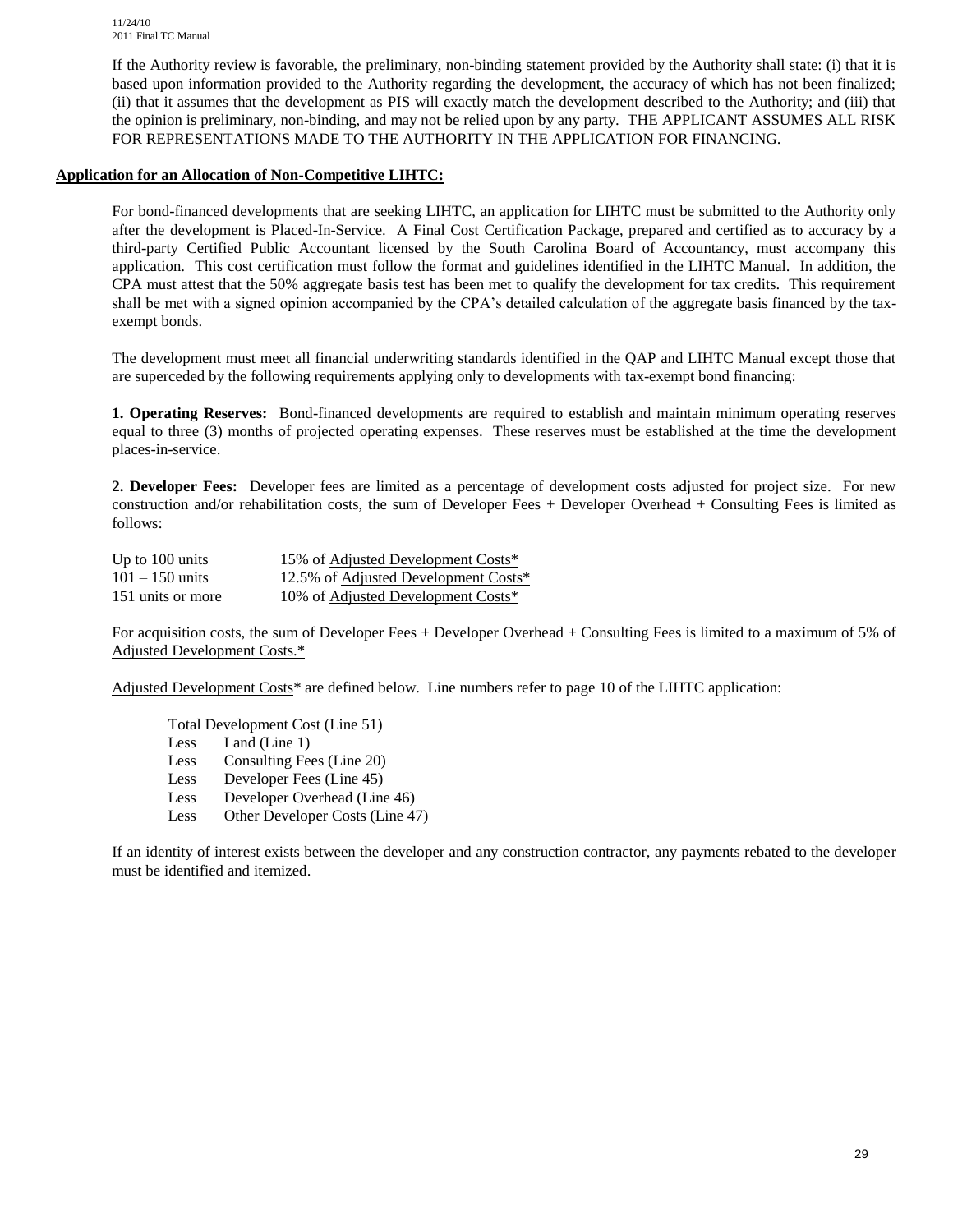# **2011 LIHTC Program Schedule**

No supporting documentation required for the Tier One and Tier Two applications can be dated prior to September 1, 2010 with the exception of the Site Control documents.

#### **November 8, 2010**

A Public Hearing will be held at the Authority's Office, 300-C Outlet Pointe Blvd, Columbia, SC from 10:00 a.m. to 12:00 p.m. (EST).

#### **By January 5, 2011**

Application packages will be posted on the Authority's web site: [www.schousing.com](http://www.schousing.com/)

#### **By January 19, 2011**

The Authority will provide fill in applications on CDs. The fill-in applications do not require any special system requirements or software to operate on a PC running Windows 95, Windows 98, Windows 2000, Windows NT, or Windows XP. A separate application package must be submitted for each development.

#### **January 2011**

A workshop will be held in Columbia, SC. LIHTC staff will provide information on the tax credit program and 2011 application procedures. Although attendance is not mandatory, it is strongly recommended. After the workshop, specific questions regarding the tax credit program and/or application should be e-mailed to Laura Nicholson at [laura.nicholson@schousing.com](mailto:laura.nicholson@schousing.com) or faxed to (803) 551-4925. The Authority will respond in writing and will post any programmatic clarifications on the web site.

#### **February 25, 2011**

Tier One applications are due along with the Tier One application fee and the Market Study fee. Checks must be in the form of a Cashiers Check made payable to the SC State Housing Finance and Development Authority. No application will be accepted, under any circumstance, after 5:00 p.m. (EST), February 25, 2011.

#### **By April 26, 2011**

The Authority will notify the contact person for the Tier One application(s) whether the development will be invited to compete in the Tier Two process.

#### **May 31, 2011 through June 3, 2011**

The Authority will accept Tier Two applications from 8:30 a.m. (EST) until 5:00 p.m. (EST). No application will be accepted, under any circumstance, after 5:00 p.m. (EST), June 3, 2011

#### **August 2011**

Notification of Final Tax Credit Reservations.